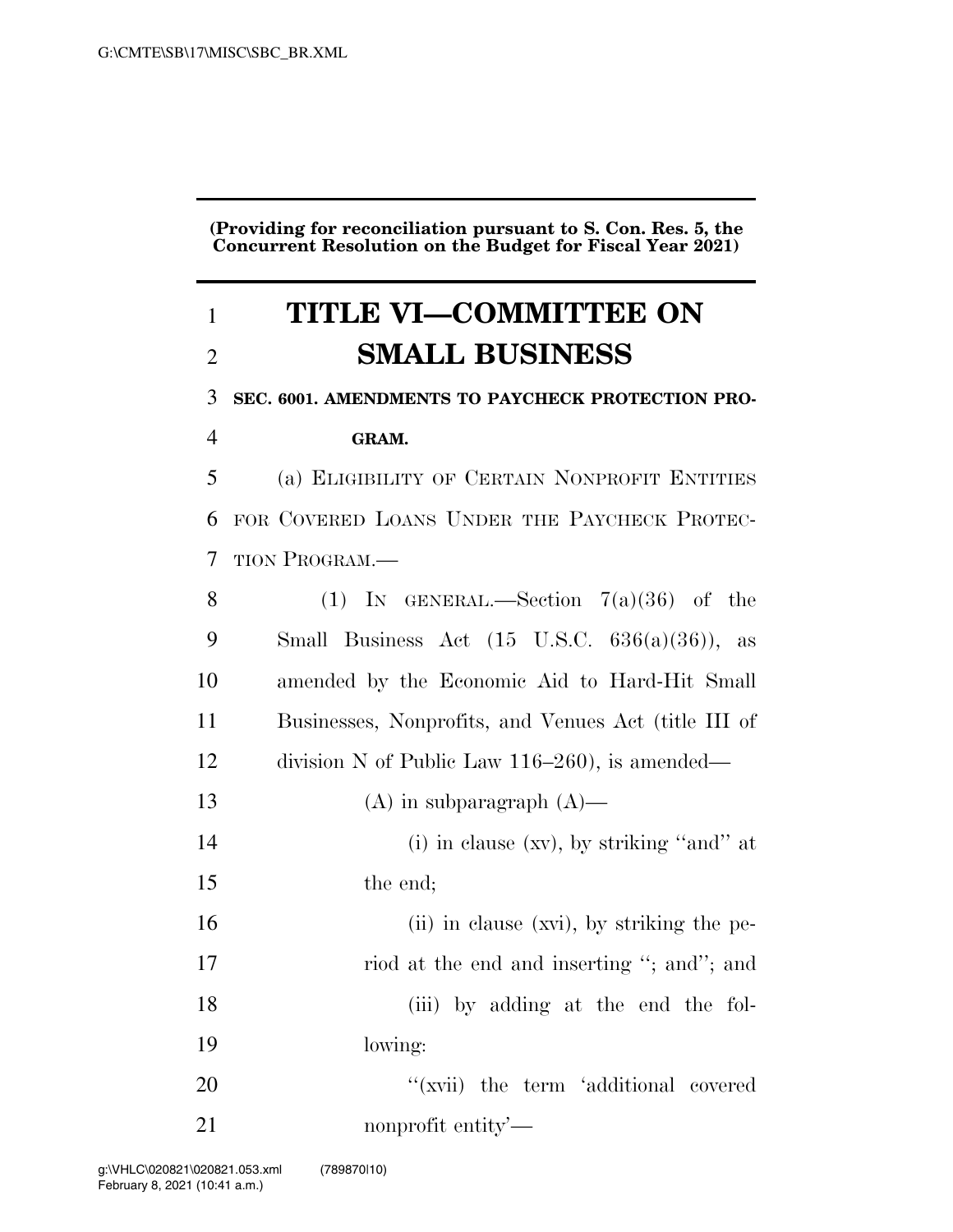| $\mathbf{1}$   | "(I) means an organization de-                  |
|----------------|-------------------------------------------------|
| $\overline{2}$ | scribed in any paragraph of section             |
| 3              | $501(e)$ of the Internal Revenue Code           |
| $\overline{4}$ | of 1986, other than paragraph $(3)$ ,           |
| 5              | $(4)$ , $(6)$ , or $(19)$ , and exempt from tax |
| 6              | under section $501(a)$ of such Code;            |
| $\overline{7}$ | and                                             |
| 8              | "(II) does not include any entity               |
| 9              | that, if the entity were a business con-        |
| 10             | cern, would be described in section             |
| 11             | $120.110$ of title 13, Code of Federal          |
| 12             | Regulations (or in any successor regu-          |
| 13             | lation or other related guidance or             |
| 14             | rule that may be issued by the Admin-           |
| 15             | istrator) other than a business con-            |
| 16             | cern described in paragraph $(a)$ or $(k)$      |
| 17             | of such section."; and                          |
| 18             | $(B)$ in subparagraph $(D)$ —                   |
| 19             | (i) in clause (iii), by adding at the end       |
| 20             | the following:                                  |
| 21             | "(III) ELIGIBILITY OF CERTAIN                   |
| 22             | ORGANIZATIONS.—Subject to the pro-              |
| 23             | visions in this subparagraph, during            |
| 24             | the covered period—                             |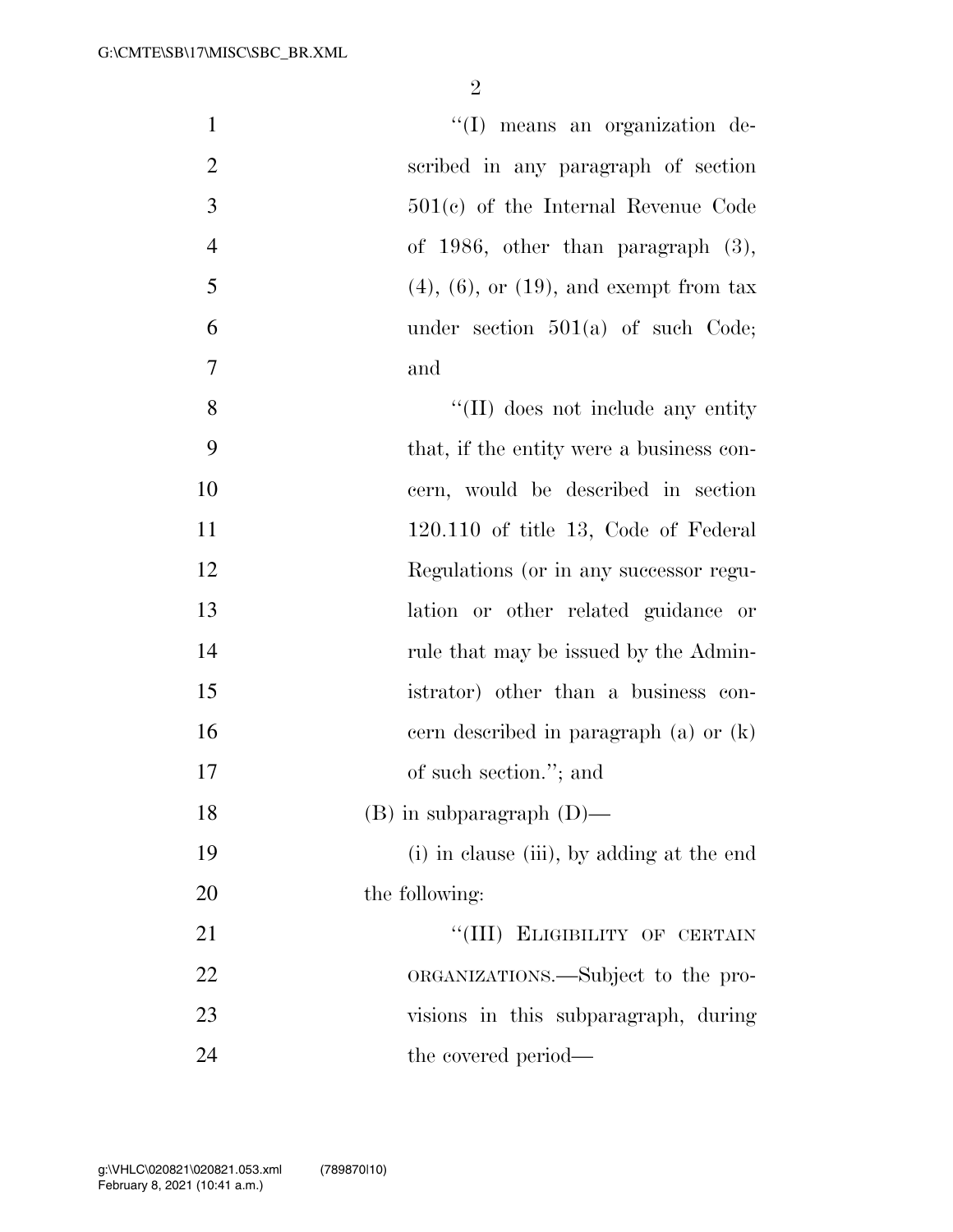| $\mathbf{1}$   | "(aa) a nonprofit organiza-         |
|----------------|-------------------------------------|
| $\mathbf{2}$   | tion shall be eligible to receive a |
| 3              | covered loan if the nonprofit or-   |
| $\overline{4}$ | ganization employs not<br>more      |
| 5              | than 500 employees per physical     |
| 6              | location of the organization;       |
| $\overline{7}$ | "(bb) an additional covered         |
| 8              | nonprofit entity and an organiza-   |
| 9              | tion that, but for subclauses       |
| 10             | $(I)(dd)$ and $(II)(dd)$ of clause  |
| 11             | (vii), would be eligible for a cov- |
| 12             | ered loan under clause (vii) shall  |
| 13             | be eligible to receive a covered    |
| 14             | loan if the entity or organization  |
| 15             | employs not more than 300 em-       |
| 16             | ployees per physical location of    |
| 17             | the entity or organization.";       |
| 18             | $(ii)$ in clause $(iv)$ —           |
| 19             | (I) in subclause (III), by striking |
| 20             | "and" at the end;                   |
| 21             | (II) in subclause $(IV)$ —          |
| 22             | (aa) by striking " $(aa)$ ";        |
| 23             | (bb) by striking "; or" and         |
| 24             | inserting a semicolon; and          |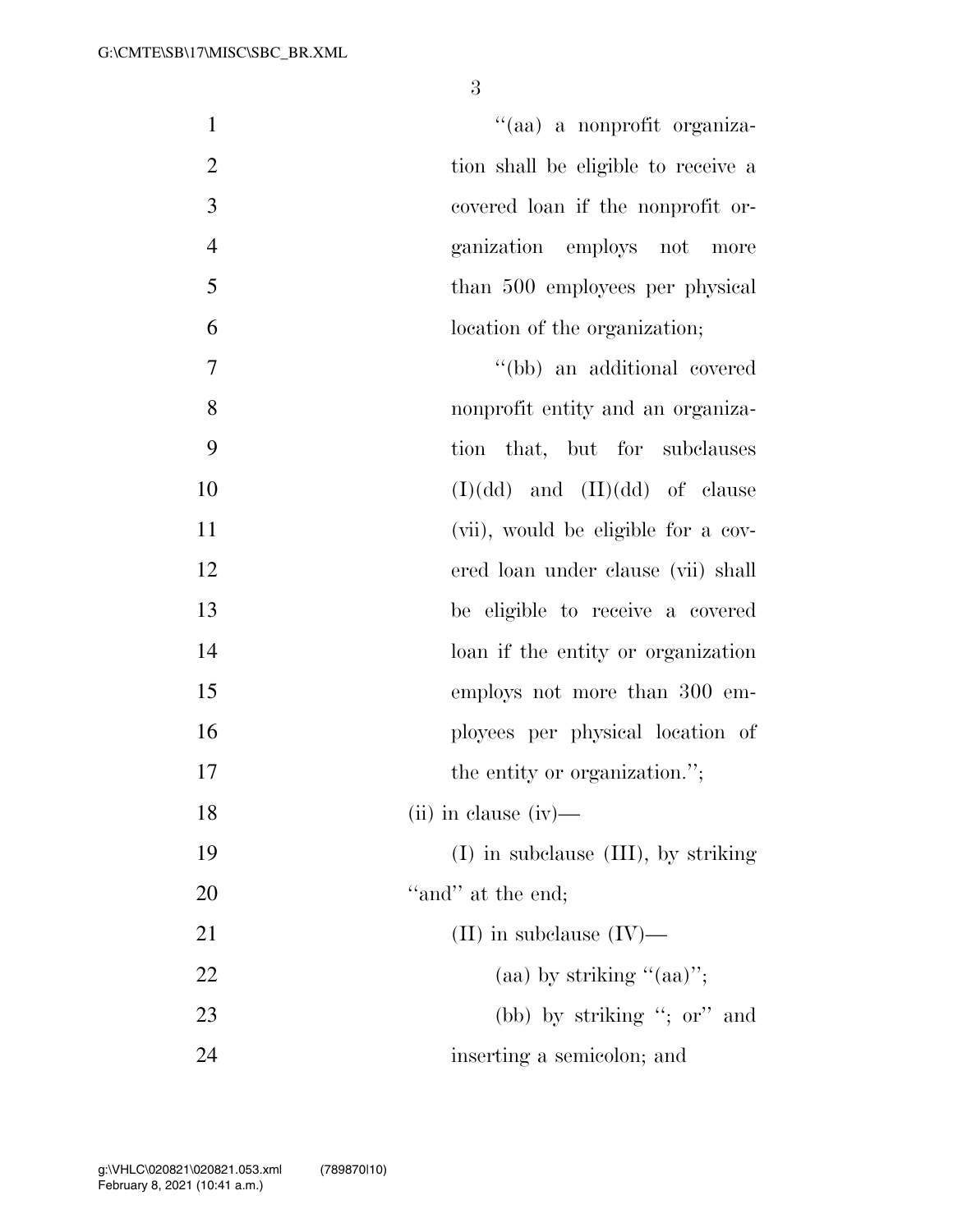| $\mathbf{1}$   | (cc) by striking item (bb);                   |
|----------------|-----------------------------------------------|
| $\overline{2}$ | and                                           |
| 3              | (III) by adding at the end the                |
| $\overline{4}$ | following:                                    |
| 5              | "(V) any nonprofit organization,              |
| 6              | additional covered nonprofit entity, or       |
| 7              | any organization made eligible for a          |
| 8              | loan under clause (vii); and"; and            |
| 9              | (iii) by striking clause (vi) and insert-     |
| 10             | ing the following:                            |
| 11             | "(vi) ELIGIBILITY OF ADDITIONAL               |
| 12             | COVERED NONPROFIT ENTITIES.—An addi-          |
| 13             | tional covered nonprofit entity shall be eli- |
| 14             | gible to receive a covered loan if—           |
| 15             | "(I) the additional covered non-              |
| 16             | profit entity does not receive more           |
| 17             | than 15 percent of its receipts from          |
| 18             | lobbying activities;                          |
| 19             | "(II) the lobbying activities of              |
| 20             | the additional covered nonprofit entity       |
| 21             | do not comprise more than 15 percent          |
| 22             | of the total activities of the organiza-      |
| 23             | tion;                                         |
| 24             | "(III) the cost of the lobbying ac-           |
| 25             | tivities of the additional covered non-       |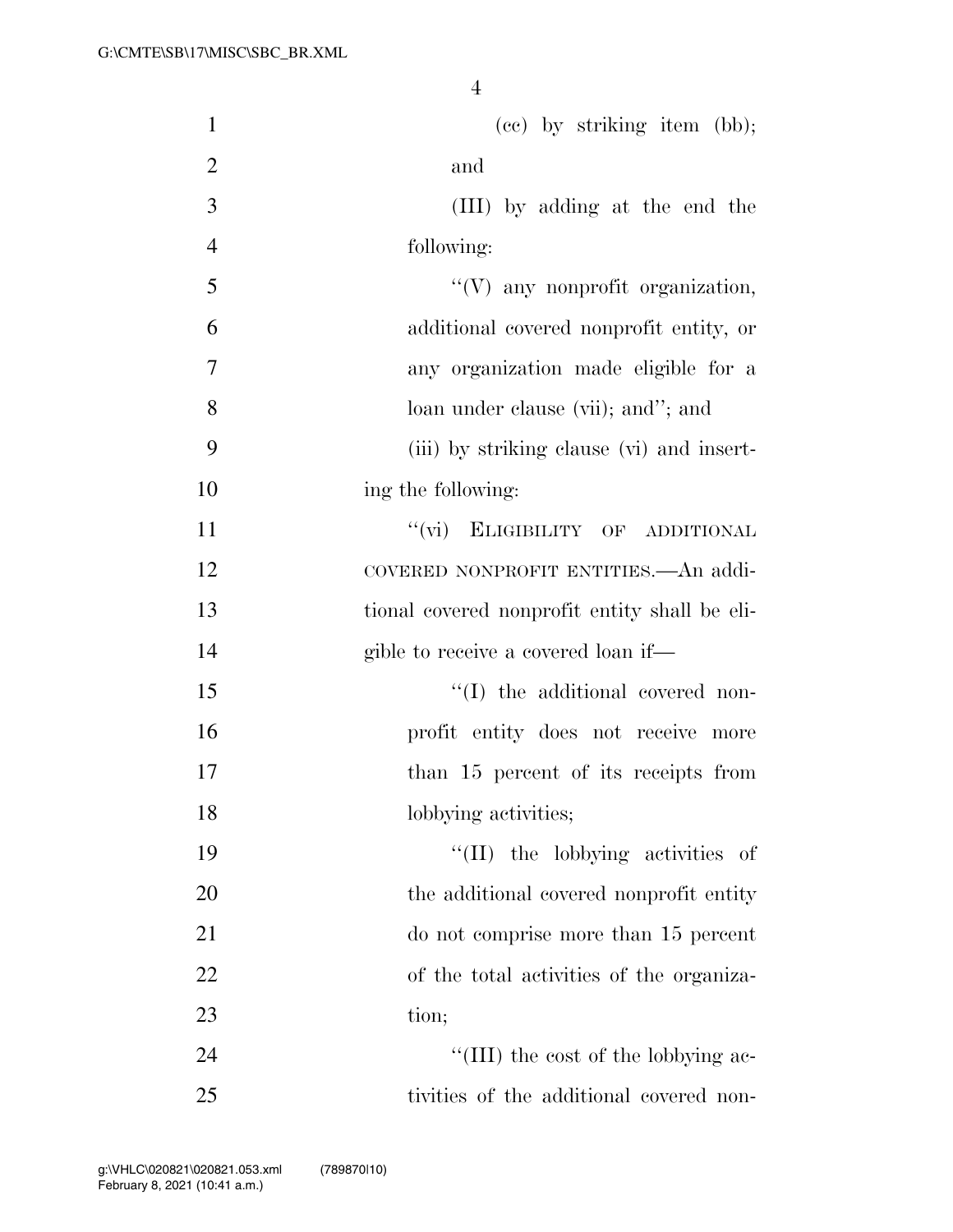| $\mathbf{1}$   | profit<br>entity did<br>not<br>exceed                        |
|----------------|--------------------------------------------------------------|
| $\overline{2}$ | $$1,000,000$ during the most recent                          |
| 3              | tax year of the additional covered non-                      |
| $\overline{4}$ | profit entity that ended prior to Feb-                       |
| 5              | ruary $15, 2020$ ; and                                       |
| 6              | $\lq\lq$ (IV) the additional covered non-                    |
| 7              | profit entity employs not more than                          |
| 8              | 300 employees.".                                             |
| 9              | (2) ELIGIBILITY FOR SECOND DRAW LOANS.—                      |
| 10             | Paragraph $(37)(A)(i)$ of section $7(a)$ of the Small        |
| 11             | Business Act $(15 \text{ U.S.C. } 636(a))$ , as added by the |
| 12             | Economic Aid to Hard-Hit Small Businesses, Non-              |
| 13             | profits, and Venues Act (title III of division N of          |
| 14             | Public Law 116-260), is amended by inserting "'ad-           |
| 15             | ditional covered nonprofit entity'," after "the              |
| 16             | terms".                                                      |
| 17             | (b) ELIGIBILITY OF INTERNET PUBLISHING ORGANI-               |
| 18             | ZATIONS FOR COVERED LOANS UNDER THE PAYCHECK                 |
| 19             | PROTECTION PROGRAM.                                          |
| 20             | (1) IN GENERAL.—Section $7(a)(36)(D)$ of the                 |
| 21             | Small Business Act $(15 \text{ U.S.C. } 636(a)(36)(D))$ , as |
| 22             | amended by subsection (a), is further amended—               |
| 23             | $(A)$ in clause (iii), by adding at the end the              |
| 24             | following:                                                   |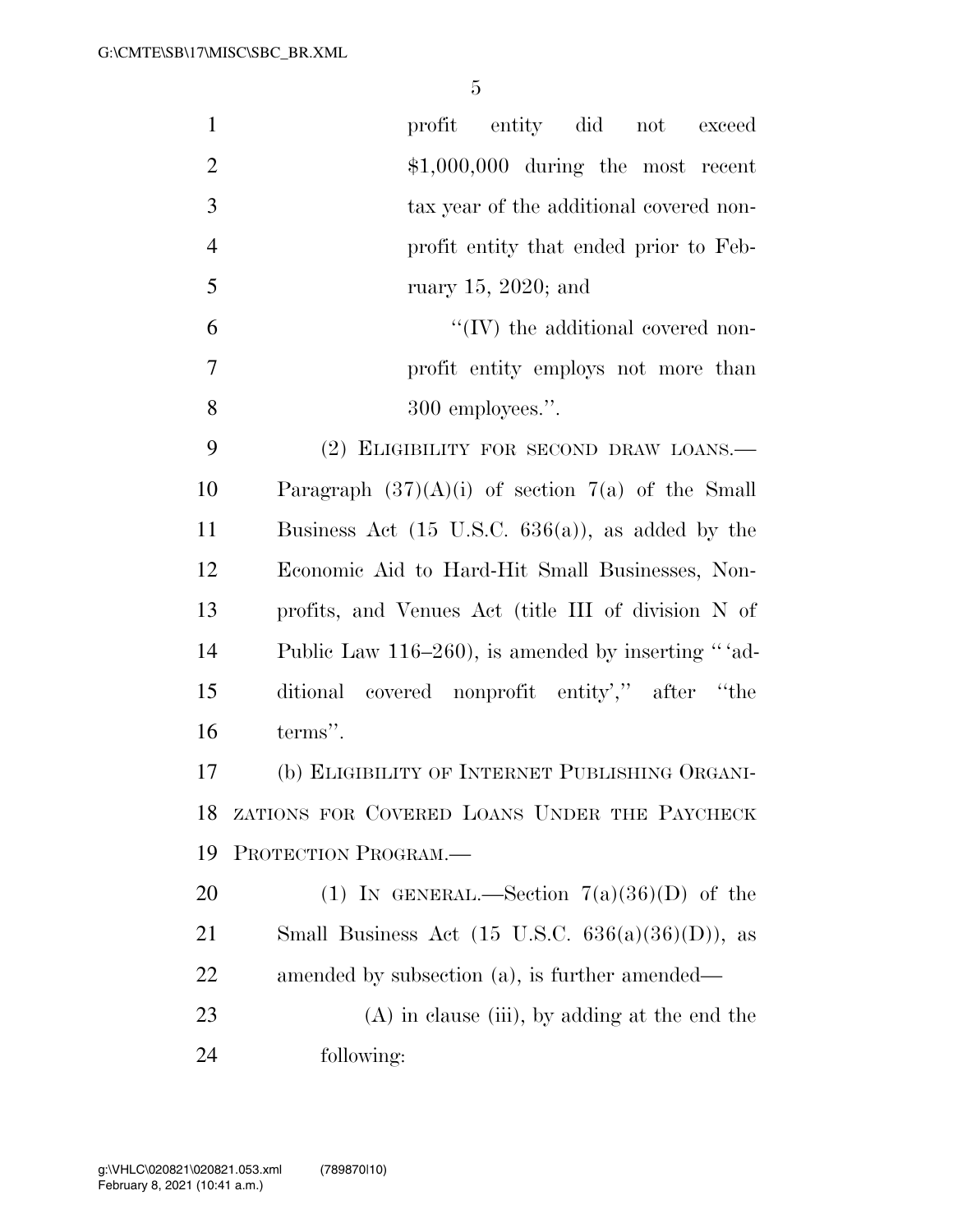| $\mathbf{1}$   | "(IV) ELIGIBILITY OF INTERNET            |
|----------------|------------------------------------------|
| $\overline{2}$ | ORGANIZATIONS.—A<br>PUBLISHING           |
| 3              | business concern or other organization   |
| $\overline{4}$ | that was not eligible to receive a cov-  |
| 5              | ered loan the day before the date of     |
| 6              | enactment of this subclause, is as-      |
| 7              | signed a North American Industry         |
| 8              | Classification System code of 519130,    |
| 9              | certifies in good faith as an Internet-  |
| 10             | only news publisher or Internet-only     |
| 11             | periodical publisher, and is engaged in  |
| 12             | the collection and distribution of local |
| 13             | or regional and national news and in-    |
| 14             | formation shall be eligible to receive a |
| 15             | covered loan for the continued provi-    |
| 16             | sion of news, information, content, or   |
| 17             | emergency information if-                |
| 18             | "(aa) the business concern               |
| 19             | or organization employs not more         |
| 20             | than 500 employees, or the size          |
| 21             | standard established by the Ad-          |
| 22             | ministrator for that North Amer-         |
| 23             | ican Industry Classification code,       |
| 24             | per physical location of the busi-       |
| 25             | ness concern or organization; and        |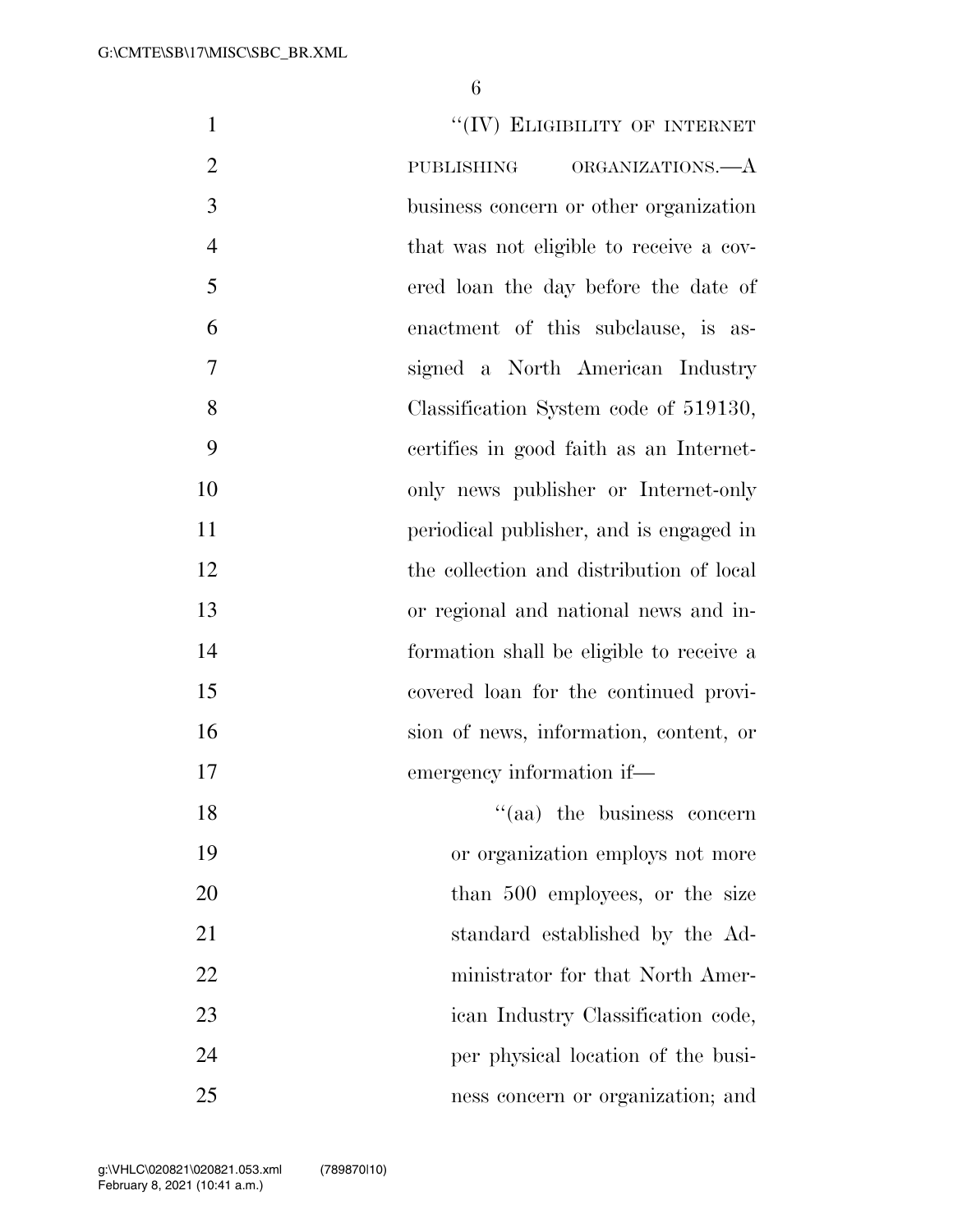| $\mathbf{1}$   | "(bb) the business concern                     |
|----------------|------------------------------------------------|
| $\overline{2}$ | or organization makes a good                   |
| 3              | faith certification that proceeds              |
| $\overline{4}$ | of the loan will be used to sup-               |
| 5              | port expenses at the component                 |
| 6              | of the business concern or orga-               |
| 7              | nization that supports local or re-            |
| 8              | gional news.";                                 |
| 9              | $(B)$ in clause (iv), by adding at the end the |
| 10             | following:                                     |
| 11             | $\lq\lq$ (VI) any business concern or          |
| 12             | other organization that was not eligi-         |
| 13             | ble to receive a covered loan the day          |
| 14             | before the date of enactment of this           |
| 15             | subclause, is assigned a North Amer-           |
| 16             | ican Industry Classification System            |
| 17             | code of 519130, certifies in good faith        |
| 18             | as an Internet-only news publisher or          |
| 19             | Internet-only periodical publisher, and        |
| 20             | is engaged in the collection and dis-          |
| 21             | tribution of local or regional and na-         |
| 22             | tional news and information, if the            |
| 23             | business concern or organization—              |
| 24             | "(aa) employs not<br>more                      |
| 25             | than 500 employees, or the size                |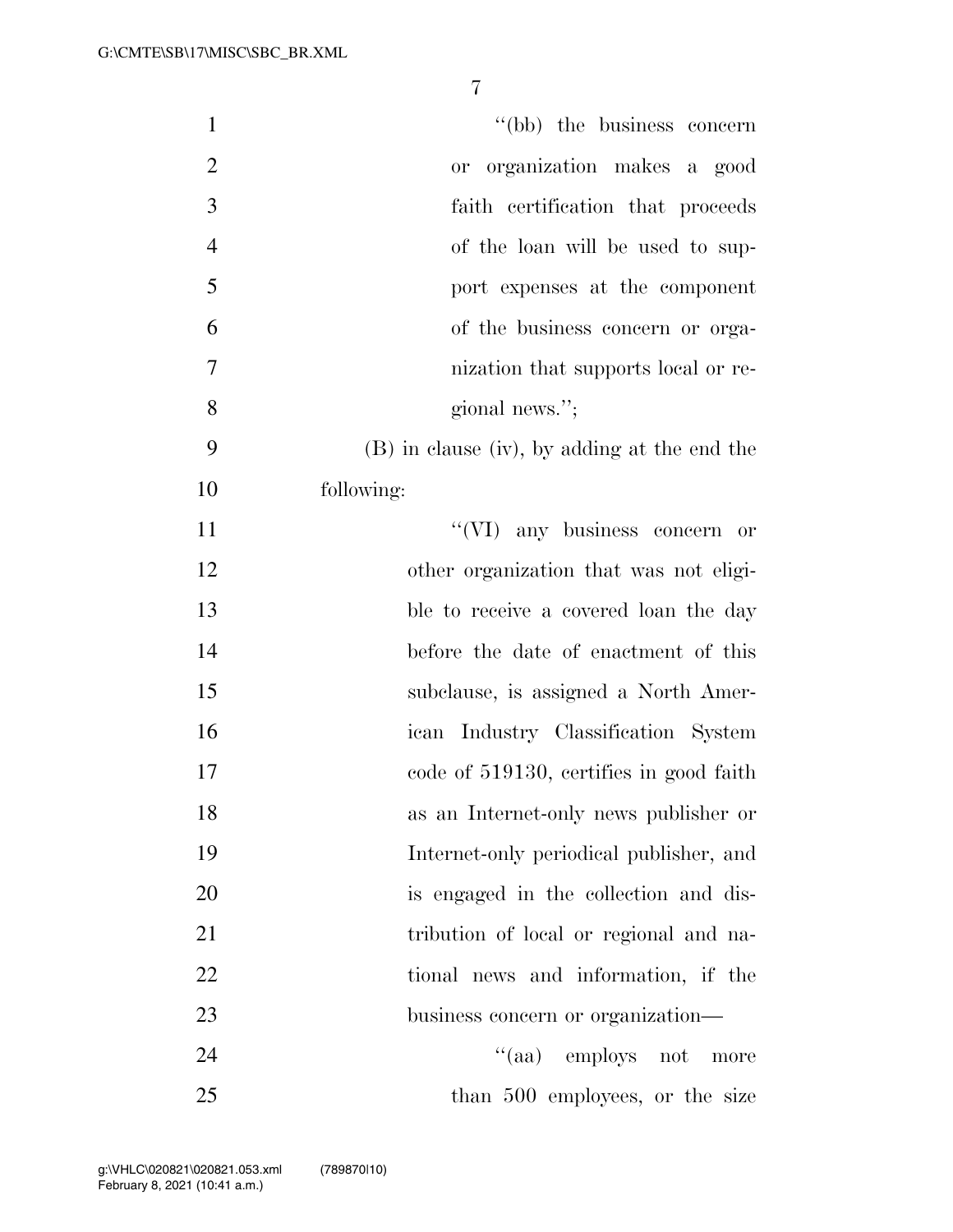| $\mathbf{1}$   | standard established by the Ad-                               |
|----------------|---------------------------------------------------------------|
| $\overline{2}$ | ministrator for that North Amer-                              |
| 3              | ican Industry Classification code,                            |
| $\overline{4}$ | per physical location of the busi-                            |
| 5              | ness concern or organization; and                             |
| 6              | "(bb) is majority owned or                                    |
| $\tau$         | controlled by a business concern                              |
| 8              | or organization that is assigned a                            |
| 9              | North American Industry Classi-                               |
| 10             | fication System code<br>of                                    |
| 11             | $519130$ .";                                                  |
| 12             | (C) in clause (v), by striking "clause                        |
| 13             | $(iii)(II)$ , $(iv)(IV)$ , or $(vii)$ " and inserting "sub-   |
| 14             | clause $(II)$ , $(III)$ , or $(IV)$ of clause $(iii)$ , sub-  |
| 15             | clause $(IV)$ or $(VI)$ of clause $(iv)$ , clause $(vi)$ , or |
| 16             | clause $(vii)$ ; and                                          |
| 17             | (D) in clause $(viii)(II)$ —                                  |
| 18             | (i) by striking "business concern made                        |
| 19             | eligible by clause (iii)(II) or clause (iv)(IV)               |
| 20             | of this subparagraph" and inserting "busi-                    |
| 21             | ness concern made eligible by subclause                       |
| 22             | (II) or $(IV)$ of clause (iii) or subclause $(IV)$            |
| 23             | or (VI) of clause (iv) of this subpara-                       |
| 24             | $graph$ "; and                                                |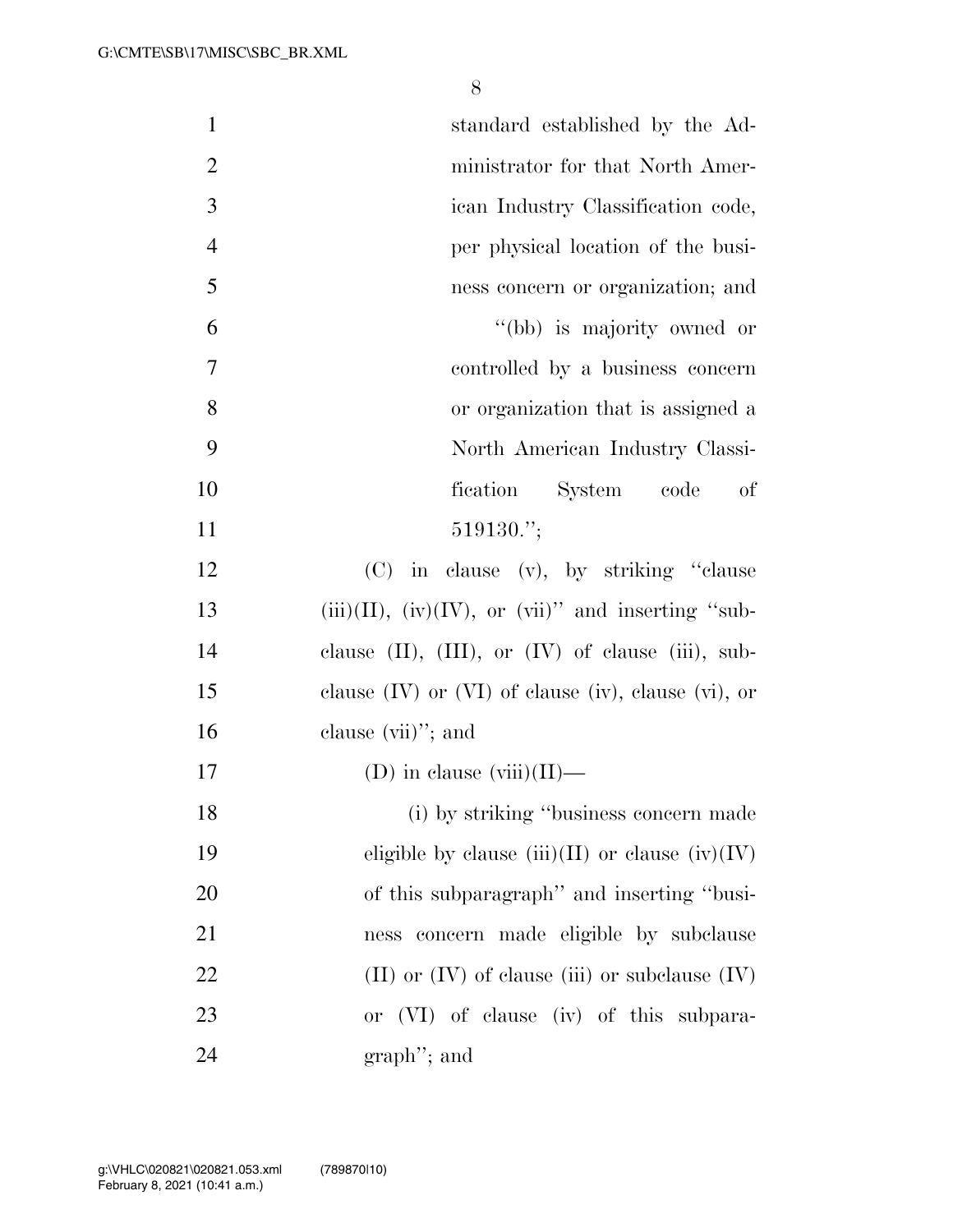| $\mathbf{1}$   | by inserting "or organization"<br>(ii)                       |
|----------------|--------------------------------------------------------------|
| $\overline{2}$ | after "such business concern".                               |
| 3              | (2) ELIGIBILITY FOR SECOND DRAW LOANS.—                      |
| $\overline{4}$ | Section $7(a)(37)(A)(iv)(II)$ of the Small Business          |
| 5              | Act, as amended by the Economic Aid to Hard-Hit              |
| 6              | Small Businesses, Nonprofits, and Venues Act (title          |
| 7              | III of division N of Public Law $116-260$ , is amend-        |
| 8              | ed by striking "clause (iii)(II), (iv)(IV), or (vii)" and    |
| 9              | inserting "subclause (II) or (III) of clause (iii), sub-     |
| 10             | clause $(IV)$ or $(V)$ of clause $(iv)$ , clause $(vi)$ , or |
| 11             | clause (vii)".                                               |
| 12             | (c) COORDINATION WITH CONTINUATION COVERAGE                  |
|                |                                                              |
| 13             | PREMIUM ASSISTANCE.-                                         |
| 14             | (1) PAYCHECK PROTECTION PROGRAM.-Sec-                        |
| 15             | tion $7A(a)(12)$ of the Small Business Act (as redes-        |
| 16             | ignated, transferred, and amended by section 304(b)          |
| 17             | of the Economic Aid to Hard-Hit Small Businesses,            |
| 18             | Nonprofits, and Venues Act (Public Law 116–260))             |
| 19             | is amended—                                                  |
| 20             | (A) by striking "CARES Act or" and in-                       |
| 21             | serting "CARES Act,"; and                                    |
| 22             | (B) by inserting before the period at the                    |
| 23             | end the following: ", or premiums taken into                 |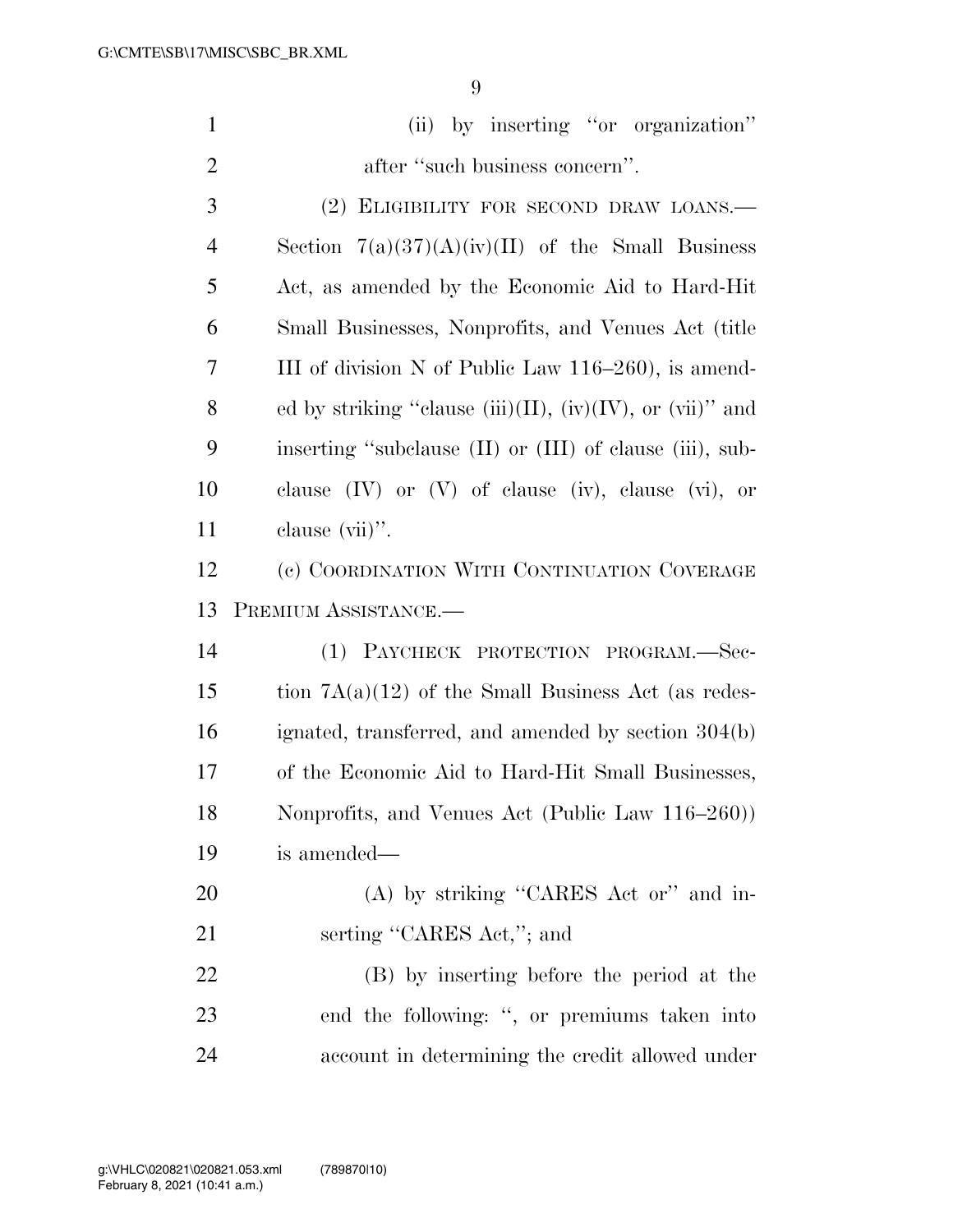| $\mathbf{1}$   | section 6432 of the Internal Revenue Code of               |
|----------------|------------------------------------------------------------|
| $\overline{2}$ | $1986"$ .                                                  |
| 3              | (2) PAYCHECK PROTECTION PROGRAM SECOND                     |
| $\overline{4}$ | DRAW.—Section $7(a)(37)(J)(iii)(I)$ of the Small           |
| 5              | Business Act, as amended by the Economic Aid to            |
| 6              | Hard-Hit Small Businesses, Nonprofits, and Venues          |
| 7              | Act (title III of division N of Public Law $116-260$ ),    |
| 8              | is amended—                                                |
| 9              | $(A)$ by striking "or" at the end of item                  |
| 10             | (aa);                                                      |
| 11             | (B) by striking the period at the end of                   |
| 12             | item (bb) and inserting "; or"; and                        |
| 13             | (C) by adding at the end the following new                 |
| 14             | item:                                                      |
| 15             | "(cc) premiums taken into                                  |
| 16             | account in determining the credit                          |
| 17             | allowed under section 6432 of the                          |
| 18             | Internal Revenue Code of 1986.".                           |
| 19             | (3) APPLICABILITY.—The amendments made                     |
| 20             | by this subsection shall apply only with respect to        |
| 21             | applications for forgiveness of covered loans made         |
| 22             | under paragraphs $(36)$ or $(37)$ of section $7(a)$ of the |
| 23             | Small Business Act, as amended by the Economic             |
| 24             | Aid to Hard-Hit Small Businesses, Nonprofits, and          |
| 25             | Venues Act (title III of division N of Public Law          |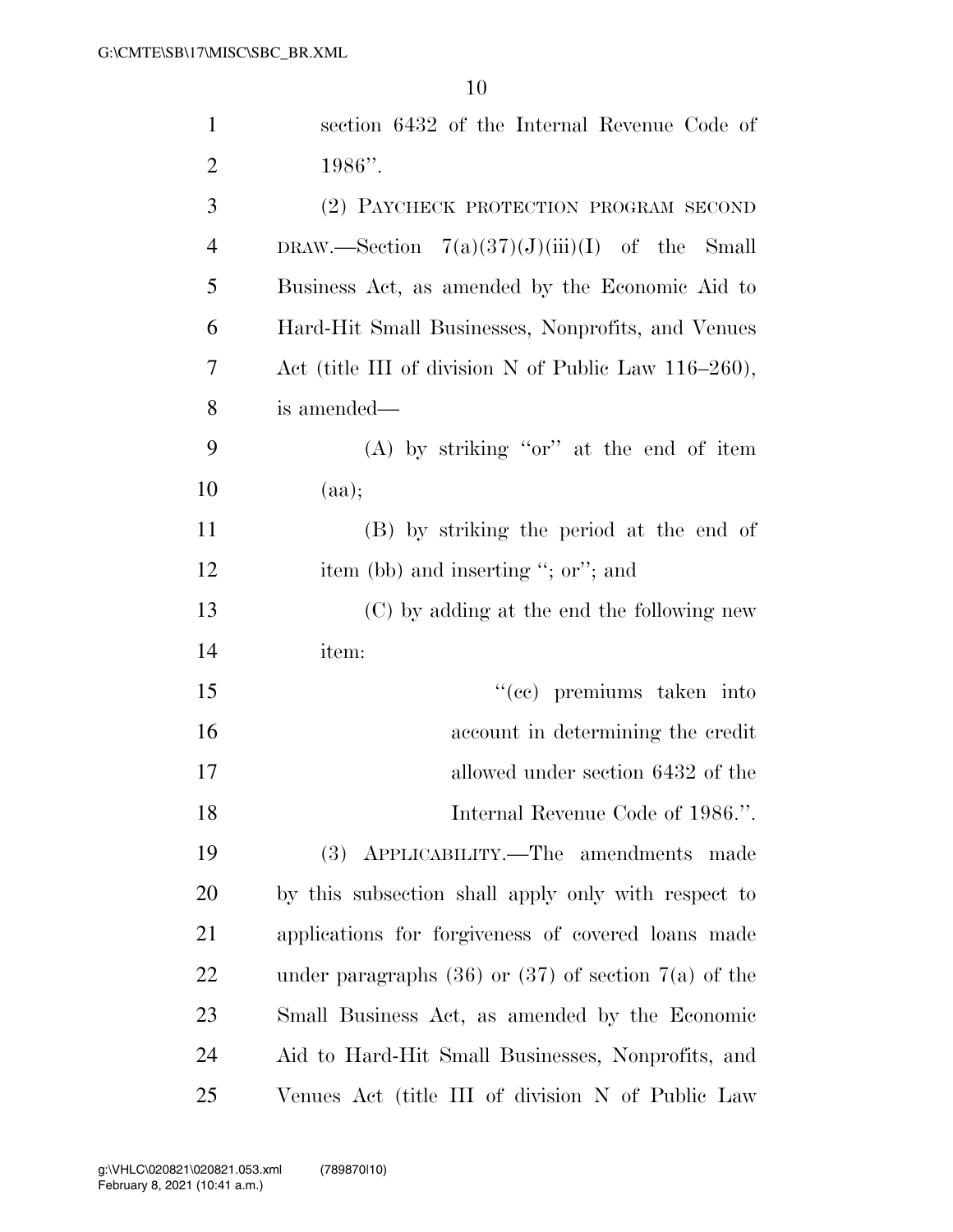116–260), that are received on or after the date of the enactment of this Act.

 (d) COMMITMENT AUTHORITY AND APPROPRIA-TIONS.—

 (1) COMMITMENT AUTHORITY.—Section 6 1102(b)(1) of the CARES Act (Public Law 116– 136) is amended by striking ''\$806,450,000,000'' 8 and inserting "\$813,700,000,000".

 (2) DIRECT APPROPRIATIONS.—In addition to amounts otherwise available, there is appropriated to the Administrator of the Small Business Administra- tion for fiscal year 2021, out of any money in the Treasury not otherwise appropriated, \$7,250,000,000, to remain available until expended, for carrying out this section.

#### **SEC. 6002. TARGETED EIDL ADVANCE.**

(a) DEFINITIONS.—In this section—

 (1) the term ''Administrator'' means the Ad-ministrator of the Small Business Administration;

 (2) the terms ''covered entity'' and ''economic loss'' have the meanings given the terms in section 331(a) of the Economic Aid to Hard-Hit Small Businesses, Nonprofits, and Venues Act (title III of 24 division N of Public Law 116–260);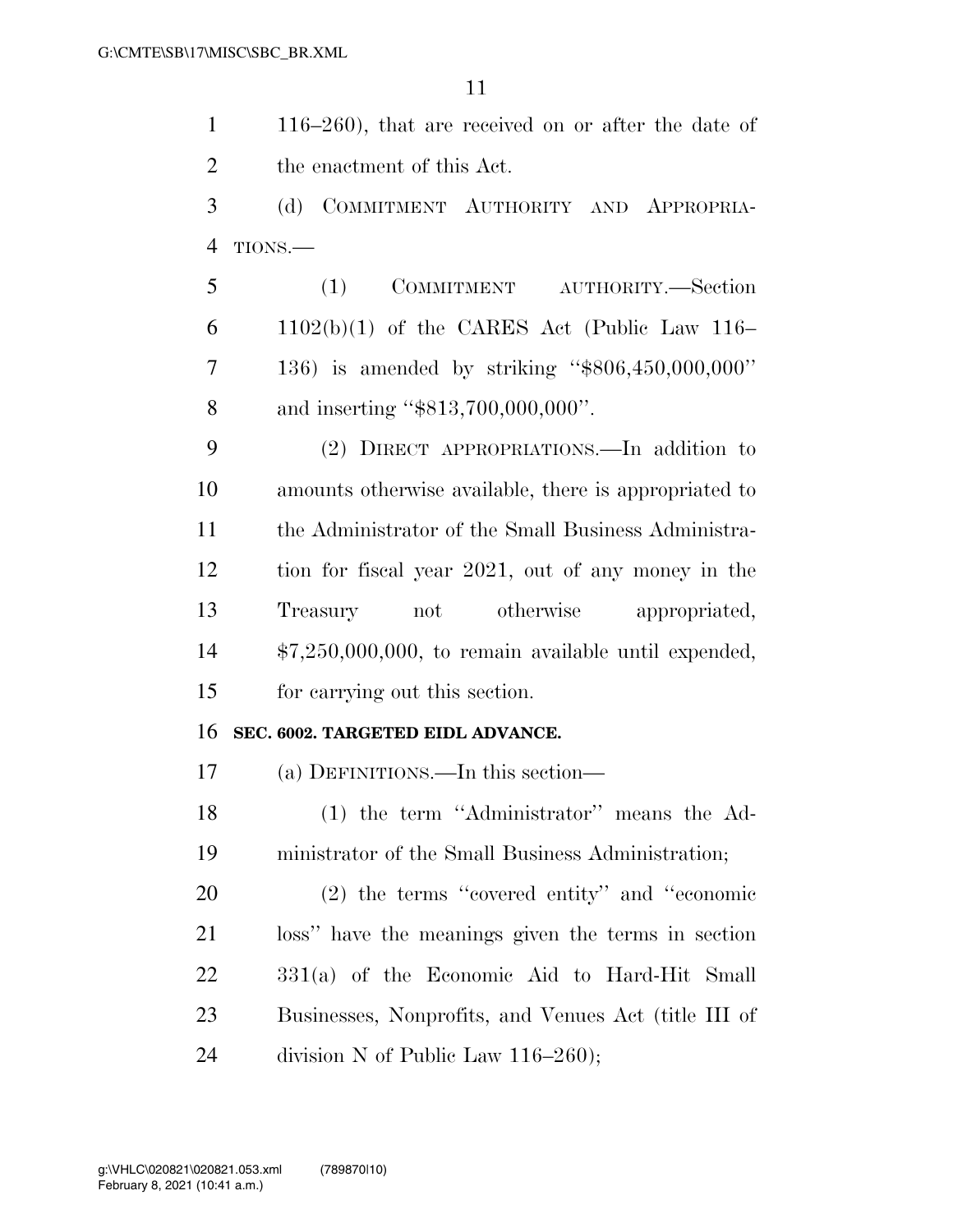| $\mathbf{1}$   | (3) the term "severely impacted small business"         |
|----------------|---------------------------------------------------------|
| $\overline{2}$ | means a covered entity that—                            |
| 3              | (A) has suffered an economic loss of great-             |
| 4              | er than 50 percent; and                                 |
| 5              | (B) employs not more than 10 employees;                 |
| 6              | (4) the term "substantially impacted small busi-        |
| 7              | ness" means a covered entity that—                      |
| 8              | $(A)$ employs not more than 10 employees;               |
| 9              | and                                                     |
| 10             | (B) is not a severely impacted small busi-              |
| 11             | ness; and                                               |
| 12             | (5) the term "supplemental payment" means a             |
| 13             | payment—                                                |
| 14             | (A) made by the Administrator under sec-                |
| 15             | tion $1110(e)$ of the CARES Act $(15 \text{ U.S.C.})$   |
| 16             | $9009(e)$ to a severely impacted small business         |
| 17             | or a substantially impacted small business;             |
| 18             | $(B)$ in an amount that is \$5,000; and                 |
| 19             | (C) that, with respect to a covered entity,             |
| 20             | is in addition to any payment made to the cov-          |
| 21             | entity under section $1110(e)$ of the<br>ered           |
| 22             | CARES Act $(15 \text{ U.S.C. } 9009(e))$ or section 331 |
| 23             | of the Economic Aid to Hard-Hit Small Busi-             |
| 24             | nesses, Nonprofits, and Venues Act (title III of        |
| 25             | division N of Public Law $116-260$ ).                   |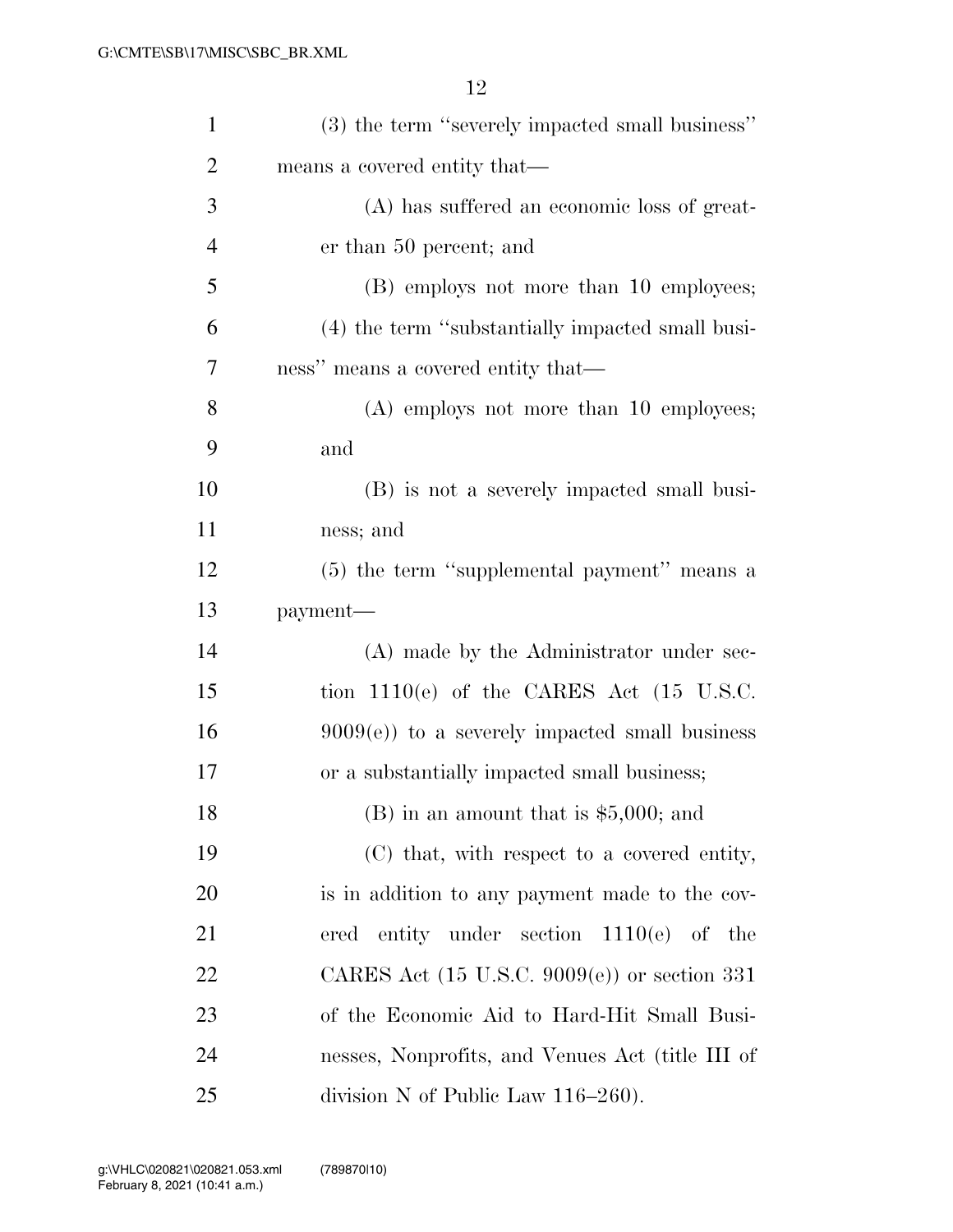(b) PAYMENTS.—The Administrator shall take the following actions:

 (1) Not later than 14 days after the date of the enactment of this subsection, the Administrator shall begin processing applications for payments, and may make payments, to covered entities that have not re- ceived the full amounts to which the covered entities are entitled under section 331 of the Economic Aid to Hard-Hit Small Businesses, Nonprofits, and Venues Act (title III of division N of Public Law 116–260).

 (2)(A) During the 14-day period beginning on the date that is 28 days after the date of enactment of this subsection, and subject to the availability of funds, the Administrator shall—

 (i) begin processing applications for sup- plemental payments to severely impacted small businesses; and

 (ii) continue to process applications for the payments described in paragraph (1).

 (B) During the period described in subpara- graph (A), the Administrator may make supple- mental payments to severely impacted small busi-nesses, and payments described in paragraph (1), in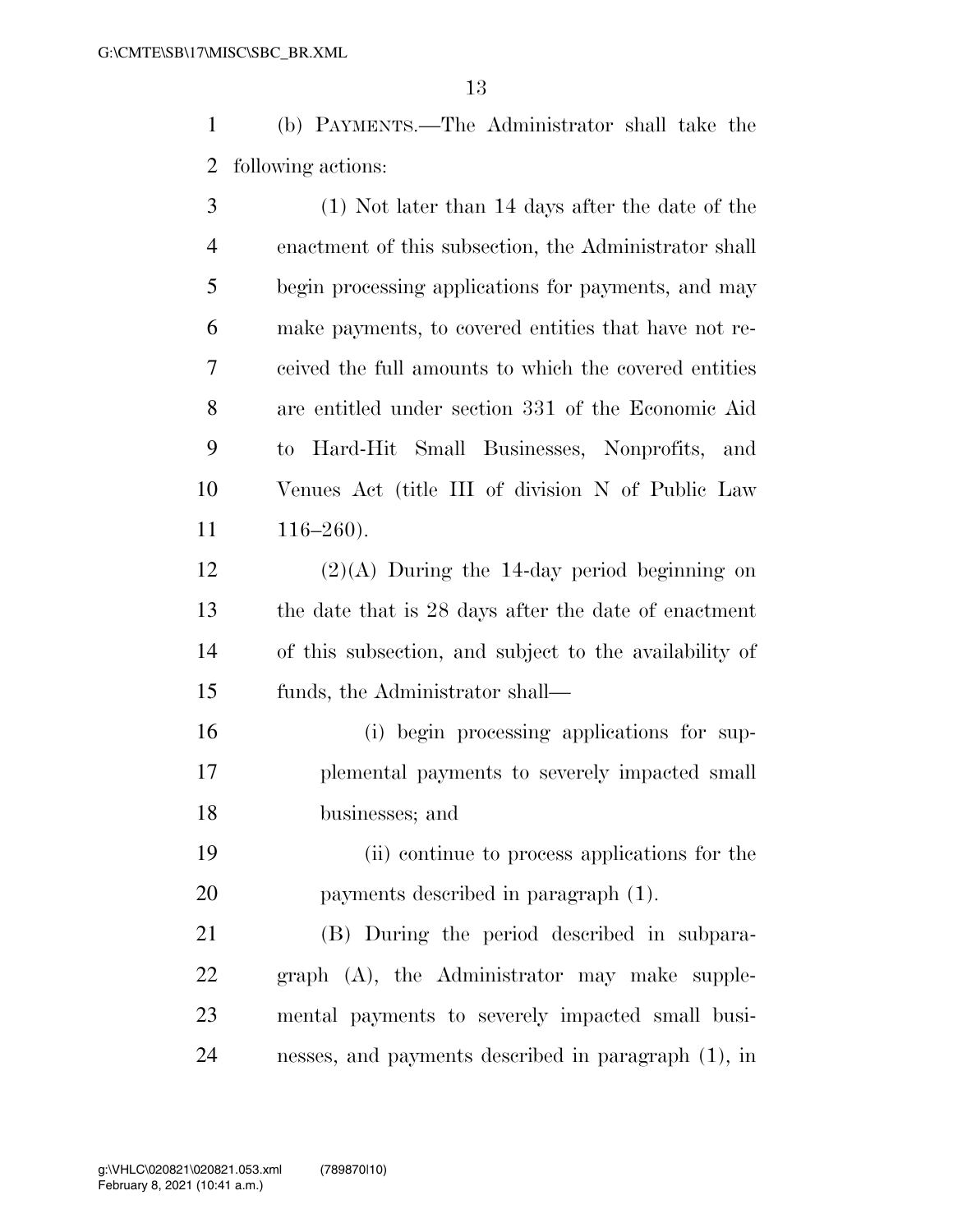| $\mathbf{1}$   | the order that the Administrator receives applica-         |
|----------------|------------------------------------------------------------|
| $\overline{2}$ | tions for those payments.                                  |
| 3              | $(3)(A)$ Beginning on the date that is 42 days             |
| $\overline{4}$ | after the date of enactment of this subsection, and        |
| 5              | subject to the availability of funds, the Adminis-         |
| 6              | trator shall—                                              |
| $\overline{7}$ | (i) begin processing applications for sup-                 |
| 8              | plemental payments to substantially impacted               |
| 9              | small businesses; and                                      |
| 10             | (ii) continue to process applications for the              |
| 11             | supplemental payments described in paragraph               |
| 12             | $(2)$ and payments described in paragraph $(1)$ .          |
| 13             | (B) During the period described in subpara-                |
| 14             | graph (A), the Administrator may make supple-              |
| 15             | mental payments to substantially impacted small            |
| 16             | businesses, supplemental payments described in             |
| 17             | paragraph (2), and payments described in paragraph         |
| 18             | (1), in the order that the Administrator receives ap-      |
| 19             | plications for those payments.                             |
| 20             | (c) APPROPRIATIONS.—In addition to amounts other-          |
| 21             | wise available, there is appropriated to the Administrator |
| 22             | for fiscal year 2021, out of any money in the Treasury     |
| 23             | not otherwise appropriated, $$15,000,000,000$ , to remain  |
| 24             | available until expended, for carrying out this section.   |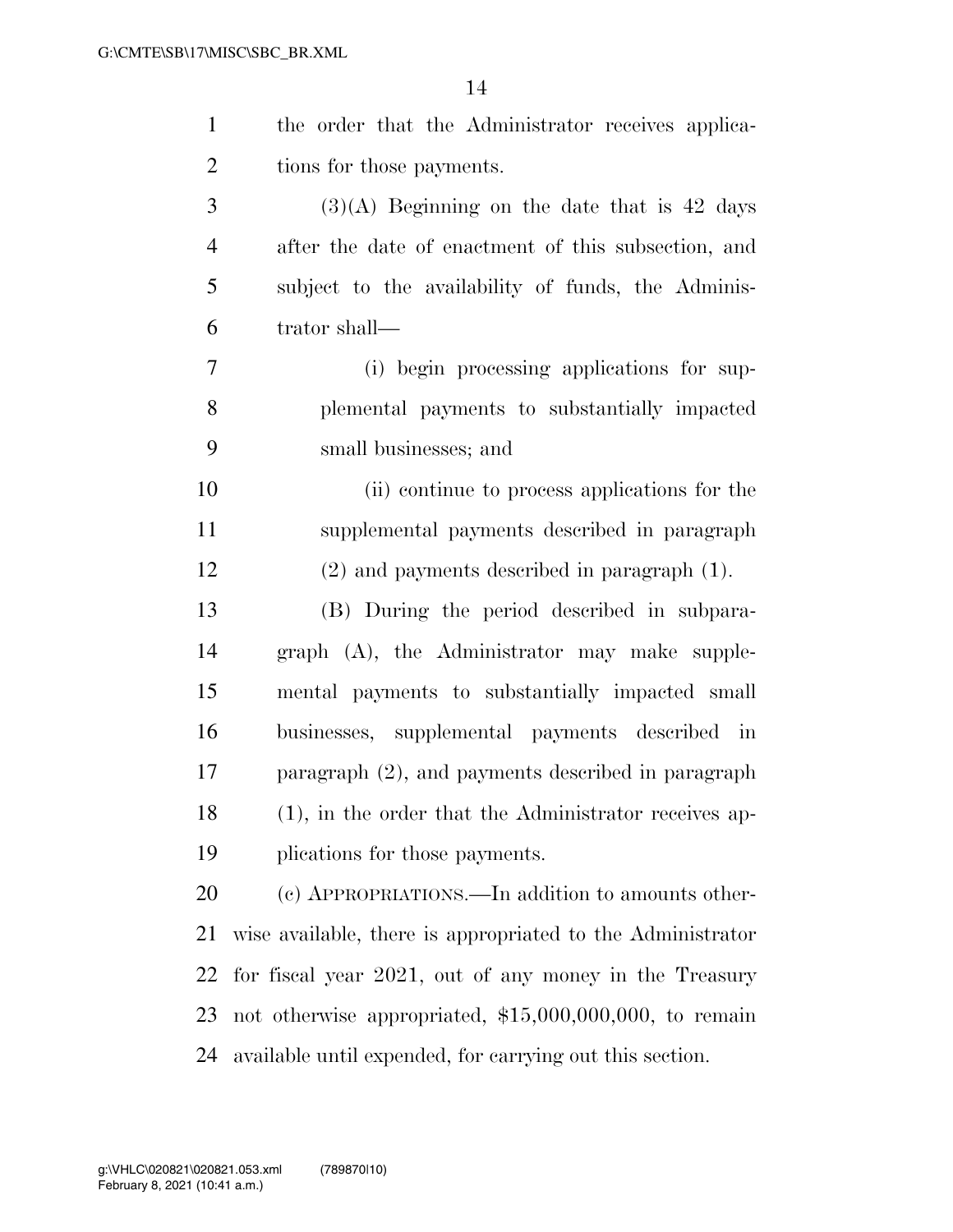### **SEC. 6003. SUPPORT FOR RESTAURANTS.**

(a) DEFINITIONS.—In this section:

 (1) ADMINISTRATOR.—The term ''Adminis- trator'' means the Administrator of the Small Busi-ness Administration.

 (2) AFFILIATED BUSINESS.—The term ''affili- ated business'' means a business in which an eligible entity has an equity or right to profit distributions of not less than 50 percent, or in which an eligible entity has the contractual authority to control the direction of the business, provided that such affili- ation shall be determined as of any arrangements or agreements in existence as of March 13, 2020.

 (3) COVERED PERIOD.—The term ''covered pe-riod'' means the period—

 (A) beginning on February 15, 2020; and (B) ending on December 31, 2021, or a date to be determined by the Administrator that is not later than 2 years after the date of enactment of this section.

 (4) ELIGIBLE ENTITY.—The term ''eligible enti-ty''—

 (A) means a restaurant, food stand, food truck, food cart, caterer, saloon, inn, tavern, bar, lounge, brewpub, tasting room, taproom, li-censed facility or premise of a beverage alcohol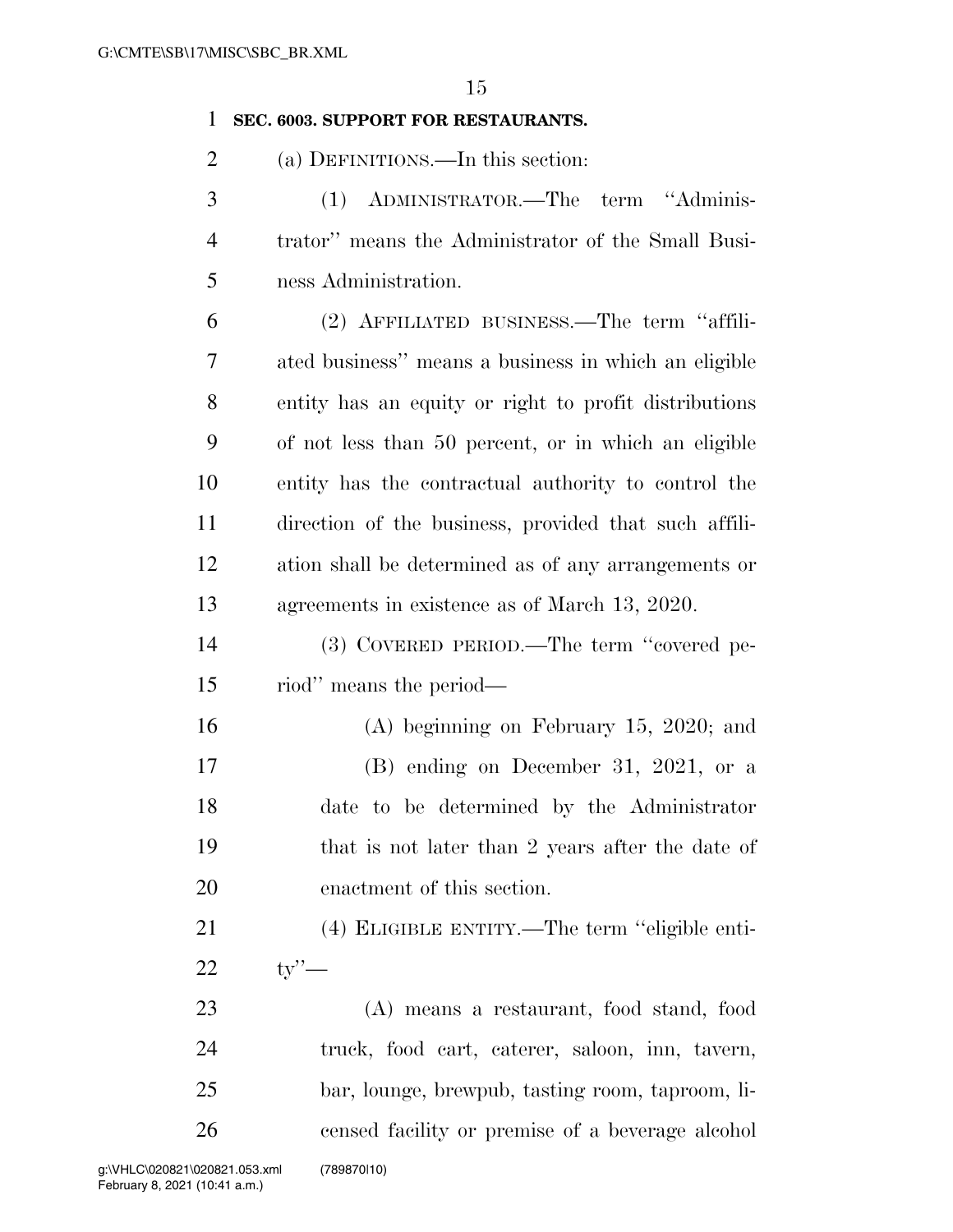| $\mathbf{1}$   | producer where the public may taste, sample, or  |
|----------------|--------------------------------------------------|
| $\overline{2}$ | purchase products, or other similar place of     |
| 3              | business in which the public or patrons assem-   |
| $\overline{4}$ | ble for the primary purpose of being served food |
| 5              | or drink;                                        |
| 6              | (B) includes an entity described in sub-         |
| 7              | paragraph (A) that is located in an airport ter- |
| 8              | minal or that is a Tribally-owned concern; and   |
| 9              | (C) does not include—                            |
| 10             | (i) an entity described in subpara-              |
| 11             | graph $(A)$ that—                                |
| 12             | (I) is a State or local govern-                  |
| 13             | ment-operated business;                          |
| 14             | $(II)$ as of March 13, 2020, owns                |
| 15             | or operates (together with any affili-           |
| 16             | ated business) more than 20 locations,           |
| 17             | regardless of whether those locations            |
| 18             | do business under the same or mul-               |
| 19             | tiple names; or                                  |
| 20             | (III) has a pending application                  |
| 21             | for or has received a grant under sec-           |
| 22             | tion 324 of the Economic Aid to                  |
| 23             | Hard-Hit Small Businesses, Non-                  |
| 24             | profits, and Venues Act (title III of            |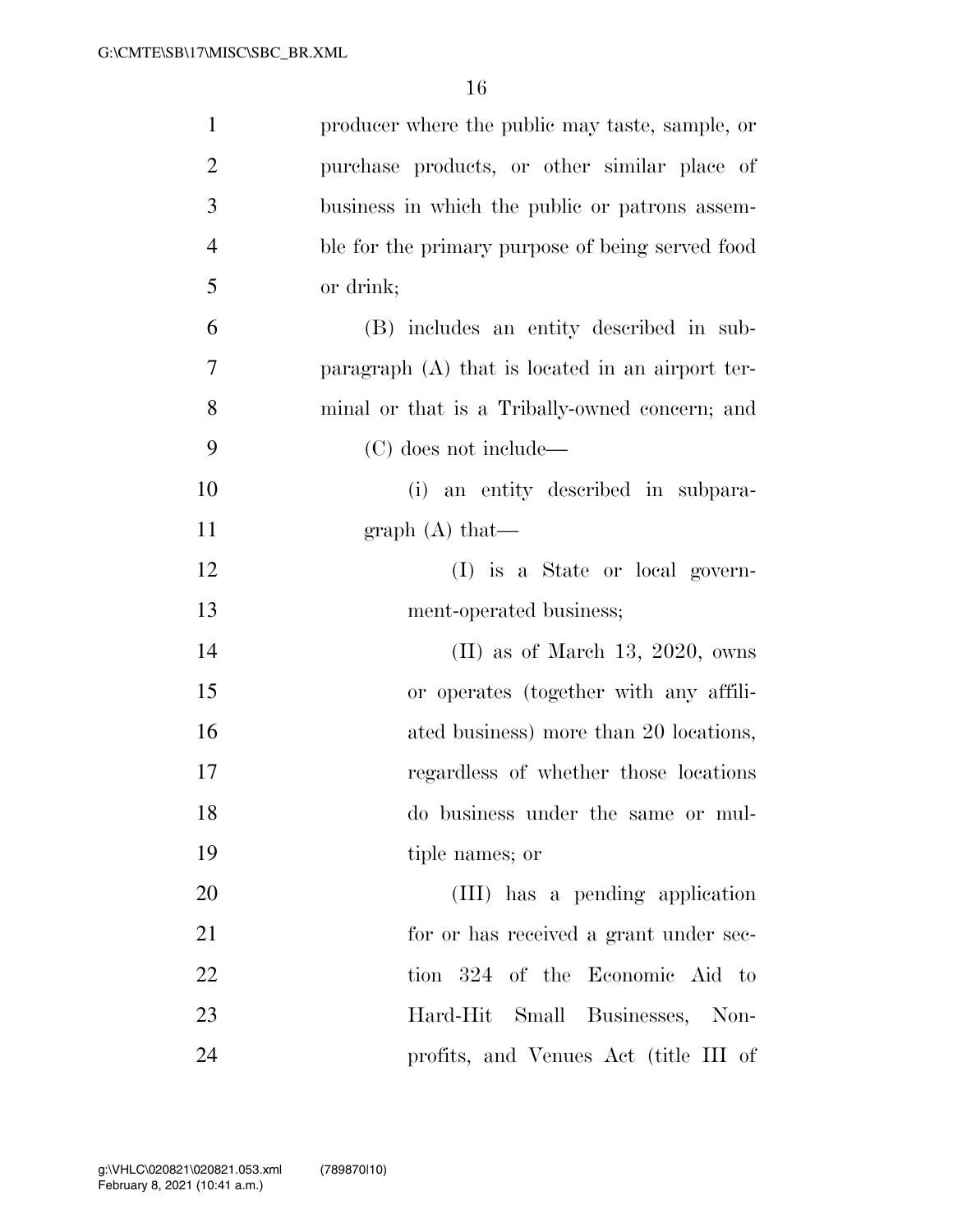| $\mathbf{1}$   | division N of Public Law $116-260$ ;                      |
|----------------|-----------------------------------------------------------|
| $\overline{2}$ | <b>or</b>                                                 |
| 3              | (ii) a publicly-traded company.                           |
| $\overline{4}$ | (5) EXCHANGE; ISSUER; SECURITY.—The terms                 |
| 5              | "exchange", "issuer", and "security" have the             |
| 6              | meanings given those terms in section $3(a)$ of the       |
| 7              | Securities Exchange Act of $1934$ (15 U.S.C. 78 $c(a)$ ). |
| 8              | $(6)$ FUND.—The term "Fund" means the Res-                |
| 9              | taurant Revitalization Fund established under sub-        |
| 10             | section (b).                                              |
| 11             | (7) PANDEMIC-RELATED REVENUE LOSS.—The                    |
| 12             | term "pandemic-related revenue loss" means, with          |
| 13             | respect to an eligible entity—                            |
| 14             | (A) except as provided in subparagraphs                   |
| 15             | $(B)$ , $(C)$ , and $(D)$ , the gross receipts, as estab- |
| 16             | lished using such verification documentation as           |
| 17             | the Administrator may require, of the eligible            |
| 18             | entity during 2020 subtracted from the gross              |
| 19             | receipts of the eligible entity in 2019, if such          |
| 20             | sum is greater than zero;                                 |
| 21             | (B) if the eligible entity was not in oper-               |
| 22             | ation for the entirety of 2019—                           |
| 23             | (i) the difference between—                               |
| 24             | (I) the product obtained by mul-                          |
| 25             | tiplying the average monthly gross re-                    |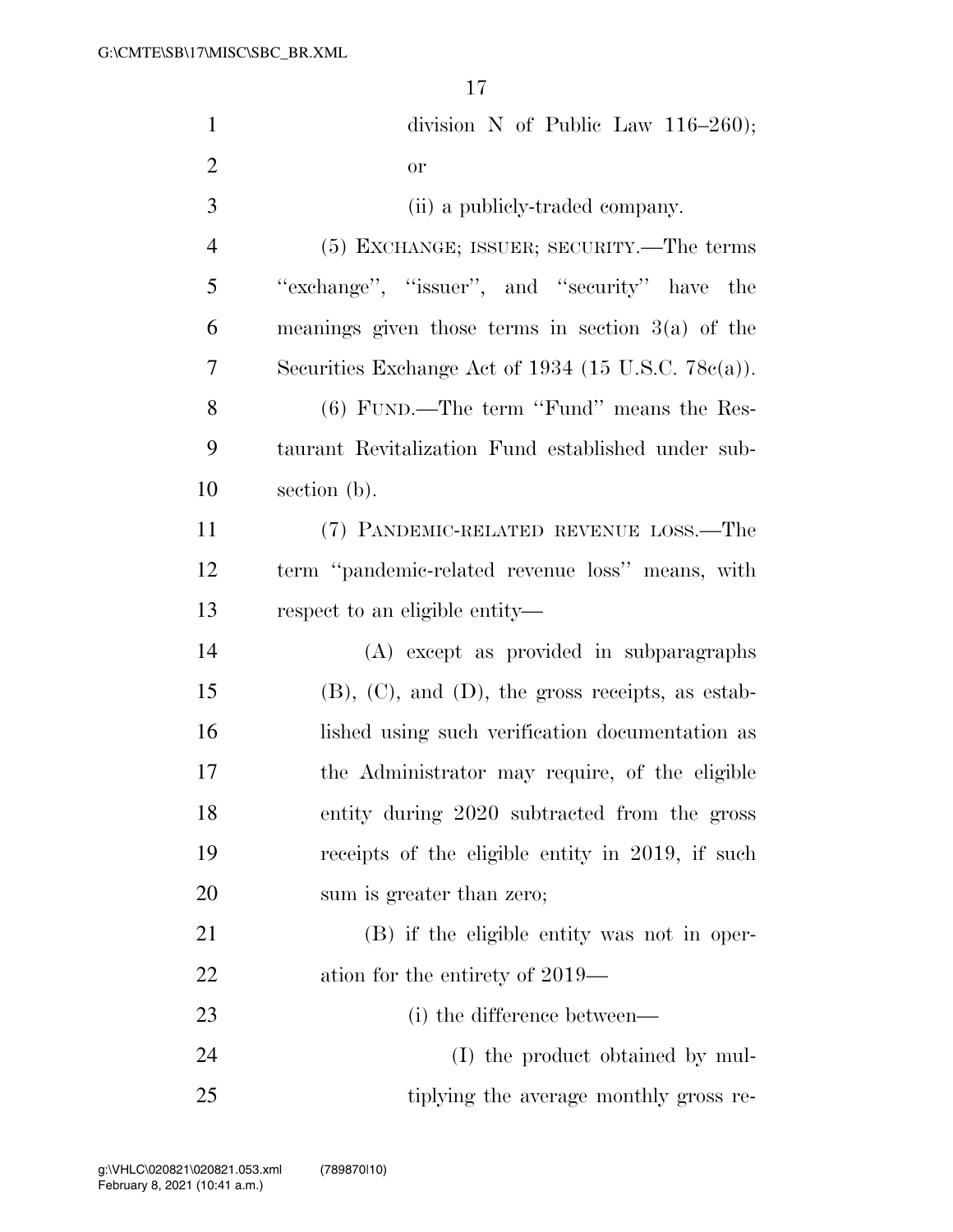| $\mathbf{1}$   | ceipts of the eligible entity in 2019 by            |
|----------------|-----------------------------------------------------|
| $\overline{2}$ | $12;$ and                                           |
| 3              | (II) the product obtained by mul-                   |
| $\overline{4}$ | tiplying the average monthly gross re-              |
| 5              | ceipts of the eligible entity in 2020 by            |
| 6              | $12;$ or                                            |
| 7              | (ii) an amount based on a formula de-               |
| 8              | termined by the Administrator;                      |
| 9              | (C) if the eligible entity opened during the        |
| 10             | period beginning on January 1, 2020, and end-       |
| 11             | ing on the day before the date of enactment of      |
| 12             | this section—                                       |
| 13             | the expenses described in sub-<br>(i)               |
| 14             | section $(c)(5)(A)$ that were incurred by the       |
| 15             | eligible entity minus any gross receipts re-        |
| 16             | ceived; or                                          |
| 17             | (ii) an amount based on a formula de-               |
| 18             | termined by the Administrator; or                   |
| 19             | (D) if the eligible entity has not yet opened       |
| 20             | as of the date of application for a grant under     |
| 21             | subsection (c), but has incurred expenses de-       |
| 22             | scribed in subsection $(c)(5)(A)$ as of the date of |
| 23             | enactment of this section—                          |
| 24             | (i) the amount of those expenses; or                |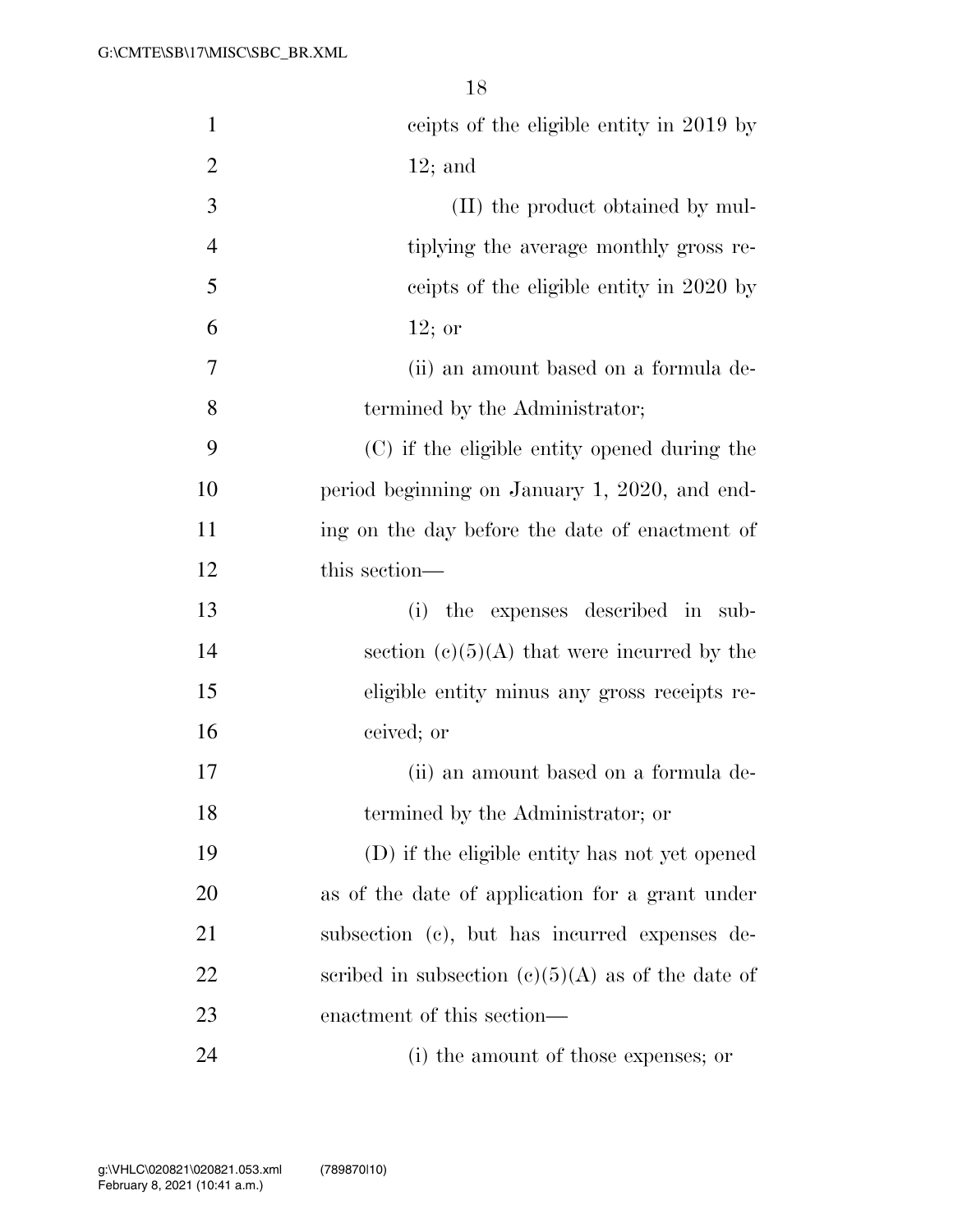| $\mathbf{1}$   | (ii) an amount based on a formula de-                      |
|----------------|------------------------------------------------------------|
| $\mathbf{2}$   | termined by the Administrator.                             |
| 3              | For purposes of this paragraph, the pandemic-re-           |
| $\overline{4}$ | lated revenue losses for an eligible entity shall be re-   |
| 5              | duced by any amounts received from a covered loan          |
| 6              | made under paragraph $(36)$ or $(37)$ of section $7(a)$    |
| 7              | of the Small Business Act $(15 \text{ U.S.C. } 636(a))$ in |
| 8              | 2020 or 2021.                                              |
| 9              | (8) PAYROLL COSTS.—The term "payroll costs"                |
| 10             | has the meaning given the term in section                  |
| 11             | $7(a)(36)(A)$ of the Small Business Act (15 U.S.C.         |
| 12             | $636(a)(36)(A)$ , except that such term shall not in-      |
| 13             | $_{\rm clude}$                                             |
| 14             | (A) qualified wages (as defined in sub-                    |
| 15             | section (c)(3) of section 2301 of the CARES                |
| 16             | Act) taken into account in determining the                 |
| 17             | eredit allowed under such section 2301; or                 |
| 18             | (B) premiums taken into account in deter-                  |
| 19             | mining the credit allowed under section 6432 of            |
| 20             | the Internal Revenue Code of 1986.                         |
| 21             | (9) PUBLICLY-TRADED COMPANY.—The term                      |
| 22             | "publicly-traded company" means an entity that is          |
| 23             | majority owned or controlled by an entity that is an       |
| 24             | issuer, the securities of which are listed on a na-        |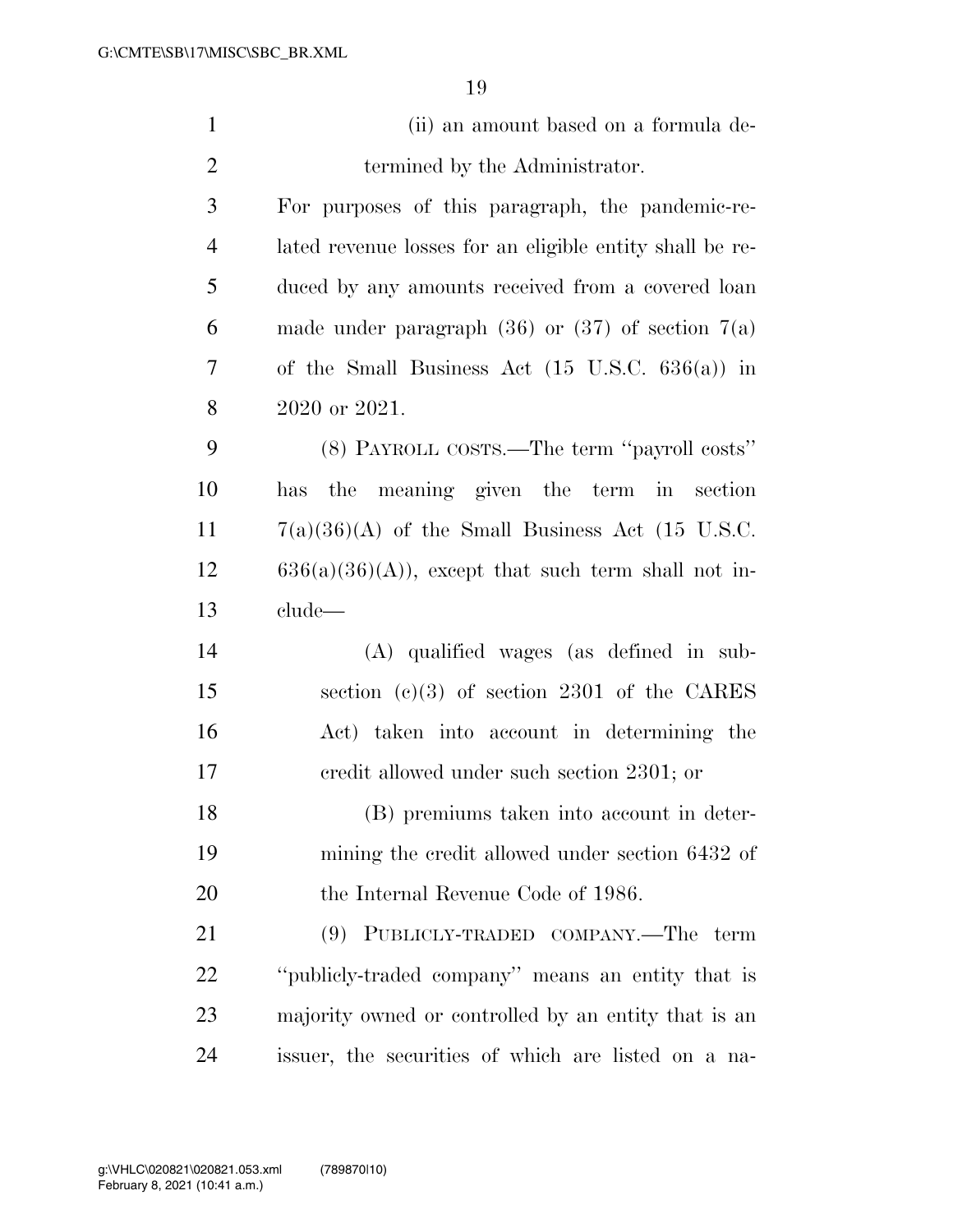| $\mathbf{1}$   | tional securities exchange under section 6 of the Se- |
|----------------|-------------------------------------------------------|
| $\overline{2}$ | curities Exchange Act of 1934 (15 U.S.C. 78f).        |
| 3              | (10) TRIBALLY-OWNED CONCERN.—The term                 |
| $\overline{4}$ | "Tribally-owned concern" has the meaning given the    |
| 5              | term in section 124.3 of title 13, Code of Federal    |
| 6              | Regulations, or any successor regulation.             |
| 7              | (b) RESTAURANT REVITALIZATION FUND.—                  |
| 8              | (1) IN GENERAL.—There is established in the           |
| 9              | Treasury of the United States a fund to be known      |
| 10             | as the Restaurant Revitalization Fund.                |
| 11             | (2) APPROPRIATIONS.                                   |
| 12             | $(A)$ In GENERAL.—In addition to amounts              |
| 13             | otherwise available, there is appropriated to the     |
| 14             | Restaurant Revitalization Fund for fiscal year        |
| 15             | 2021, out of any money in the Treasury not            |
| 16             | otherwise appropriated, $$25,000,000,000$ , to re-    |
| 17             | main available until expended.                        |
| 18             | (B) DISTRIBUTION.                                     |
| 19             | (i) IN GENERAL.—Of the amounts                        |
| 20             | made available under subparagraph $(A)$ —             |
| 21             | $(I)$ \$5,000,000,000 shall be avail-                 |
| 22             | able to eligible entities with gross re-              |
| 23             | ceipts during 2019 of not more than                   |
| 24             | $$500,000;$ and                                       |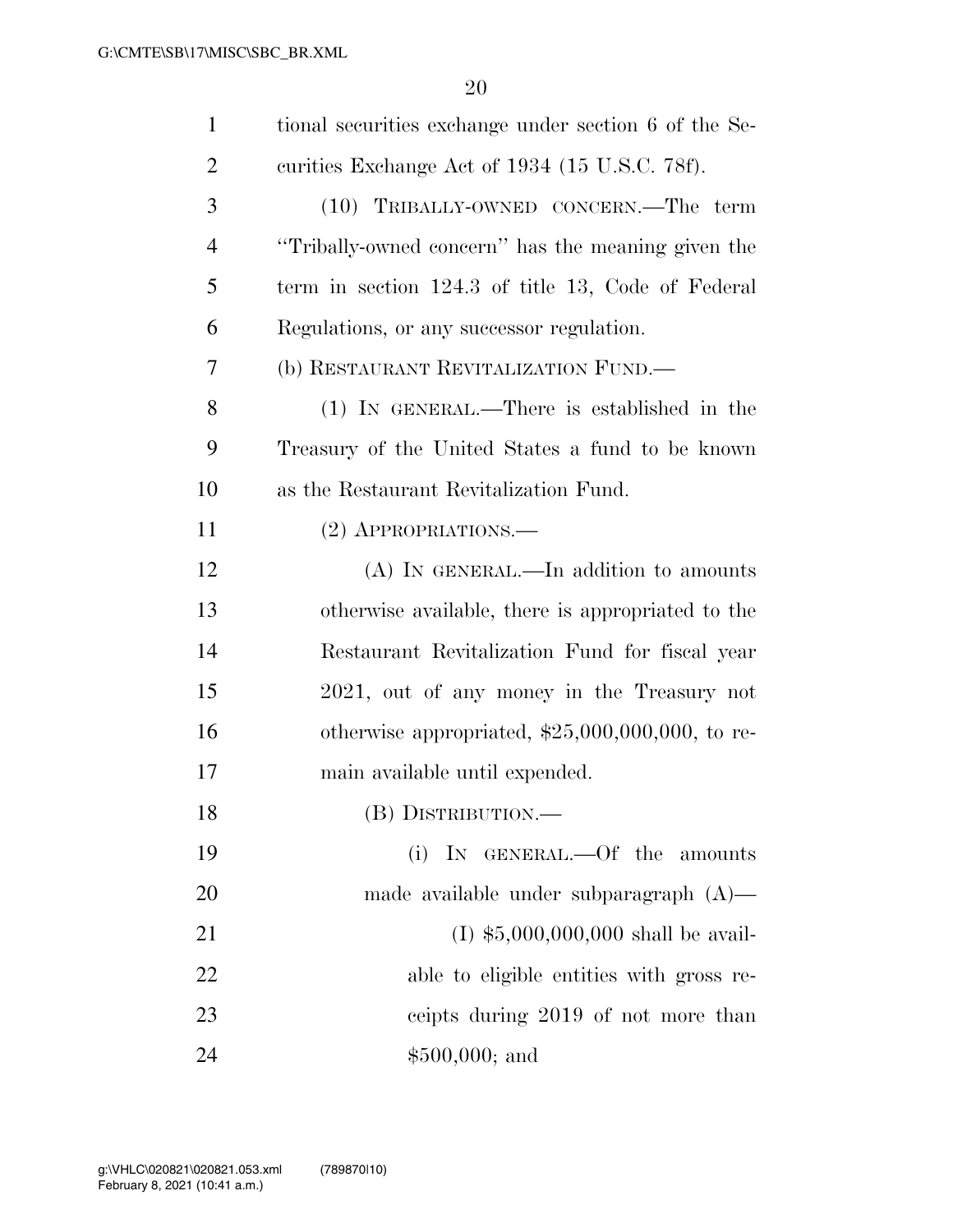| $\mathbf{1}$   | $(II)$ \$20,000,000,000 shall be                 |
|----------------|--------------------------------------------------|
| $\overline{2}$ | available to the Administrator to                |
| 3              | award grants under subsection (c) in             |
| $\overline{4}$ | an equitable manner to eligible enti-            |
| 5              | ties of different sizes based on annual          |
| 6              | gross receipts.                                  |
| $\tau$         | ADJUSTMENTS.-The Adminis-<br>(ii)                |
| 8              | trator may make adjustments as necessary         |
| 9              | to the distribution of funds under clause        |
| 10             | $(i)(II)$ based on demand and the relative       |
| 11             | local costs in the markets in which eligible     |
| 12             | entities operate.                                |
| 13             | (C) GRANTS AFTER INITIAL PERIOD.-                |
| 14             | Notwithstanding subparagraph (B), on and         |
| 15             | after the date that is 60 days after the date of |
| 16             | enactment of this section, or another period of  |
| 17             | time determined by the Administrator, the Ad-    |
| 18             | ministrator may make grants using amounts        |
| 19             | appropriated under subparagraph (A) to any el-   |
| 20             | igible entity regardless of the annual gross re- |
| 21             | ceipts of the eligible entity.                   |
| 22             | (3) USE OF FUNDS.—The Administrator shall        |
| 23             | use amounts in the Fund to make grants described |
| 24             | in subsection $(c)$ .                            |
| 25             | (c) RESTAURANT REVITALIZATION GRANTS.-           |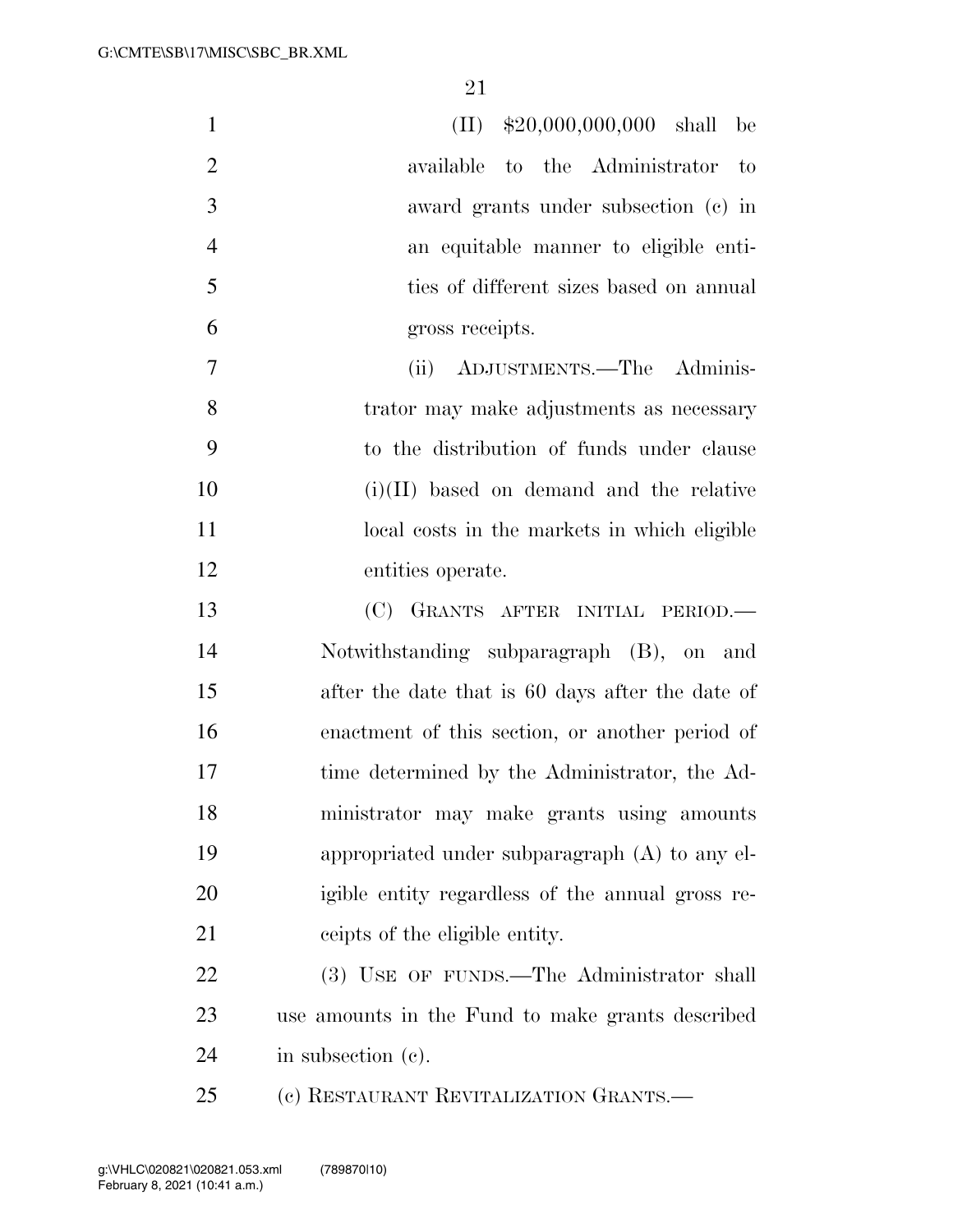| $\mathbf{1}$   | (1) IN GENERAL.—Except as provided in sub-              |
|----------------|---------------------------------------------------------|
| $\overline{2}$ | section (b) and paragraph (3), the Administrator        |
| 3              | shall award grants to eligible entities in the order in |
| 4              | which applications are received by the Adminis-         |
| 5              | trator.                                                 |
| 6              | $(2)$ APPLICATION.—                                     |
| 7              | (A) CERTIFICATION.—An eligible entity                   |
| 8              | applying for a grant under this subsection shall        |
| 9              | make a good faith certification that—                   |
| 10             | (i) the uncertainty of current eco-                     |
| 11             | nomic conditions makes necessary the                    |
| 12             | grant request to support the ongoing oper-              |
| 13             | ations of the eligible entity; and                      |
| 14             | (ii) the eligible entity has not applied                |
| 15             | for or received a grant under section 324               |
| 16             | of the Economic Aid to Hard-Hit Small                   |
| 17             | Businesses, Nonprofits, and Venues Act                  |
| 18             | (title III of division N of Public Law 116–             |
| 19             | 260).                                                   |
| 20             | (B) PREVENTION OF WASTE, FRAUD, AND                     |
| 21             | ABUSE.—The Administrator may impose re-                 |
| 22             | quirements on applicants for the purpose of re-         |
| 23             | ducing waste, fraud, and abuse.                         |
| 24             | (C) BUSINESS IDENTIFIERS.—In accepting                  |
| 25             | applications for grants under this subsection,          |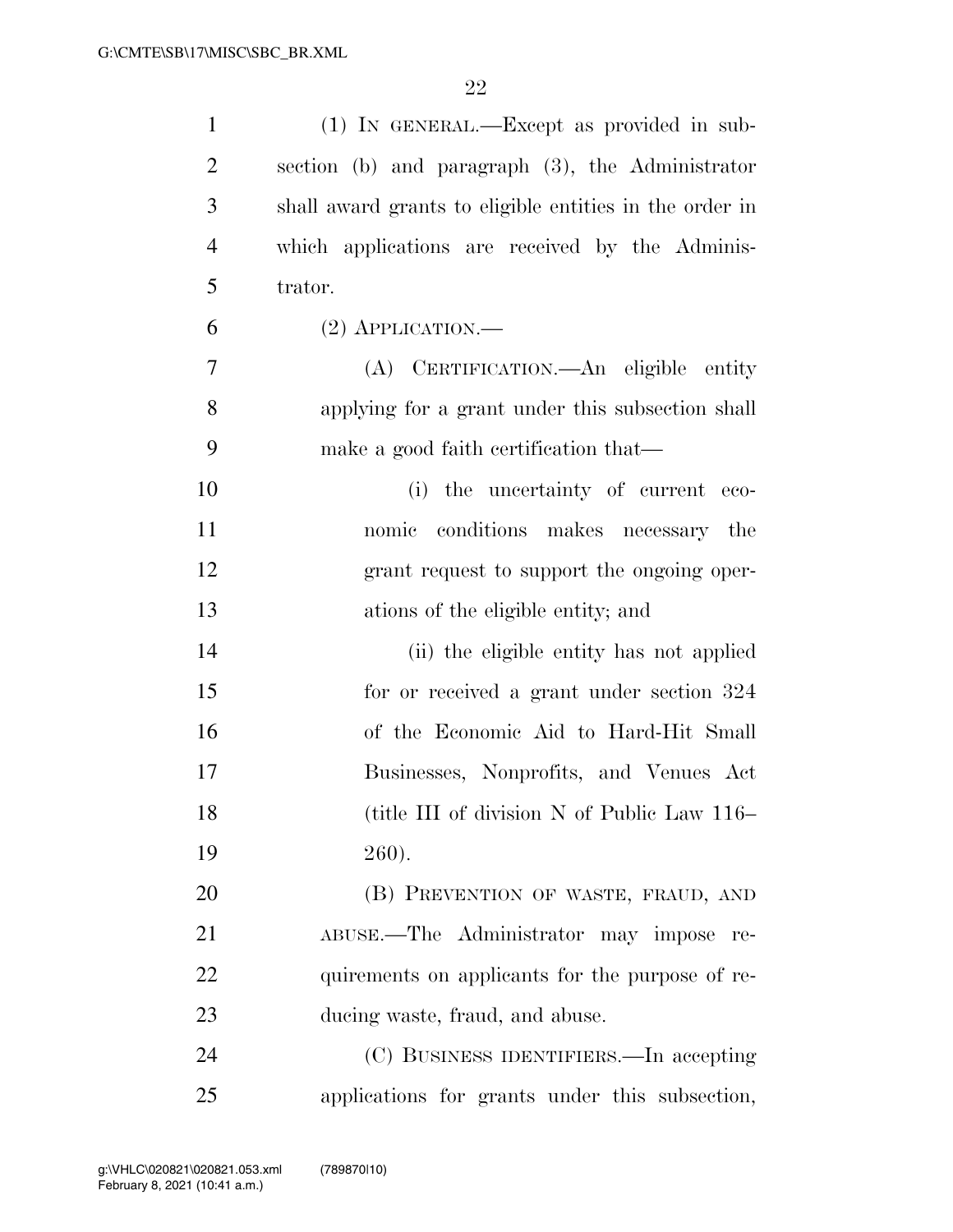the Administrator shall prioritize the ability of each applicant to use their existing business identifiers over requiring other forms of reg- istration or identification that may not be com- mon to their industry and imposing additional burdens on applicants.

# (3) PRIORITY IN AWARDING GRANTS.—

 (A) IN GENERAL.—During the initial 21- day period in which the Administrator awards grants under this subsection, the Administrator shall prioritize awarding grants to eligible enti- ties that are small business concerns owned controlled by women (as defined in section 3(n) 14 of the Small Business Act  $(15 \text{ U.S.C. } 632(\text{n}))),$  small business concerns owned and controlled 16 by veterans (as defined in section  $3(q)$  of such 17 Act  $(15 \text{ U.S.C. } 632(q))$ , or socially and eco- nomically disadvantaged small business con-19 cerns (as defined in section  $8(a)(4)(A)$  of the 20 Small Business Act  $(15 \text{ U.S.C. } 637(a)(4)(A))).$  The Administrator may take such steps as nec- essary to ensure that eligible entities described in this subparagraph have access to grant fund- ing under this section after the end of such 21- day period.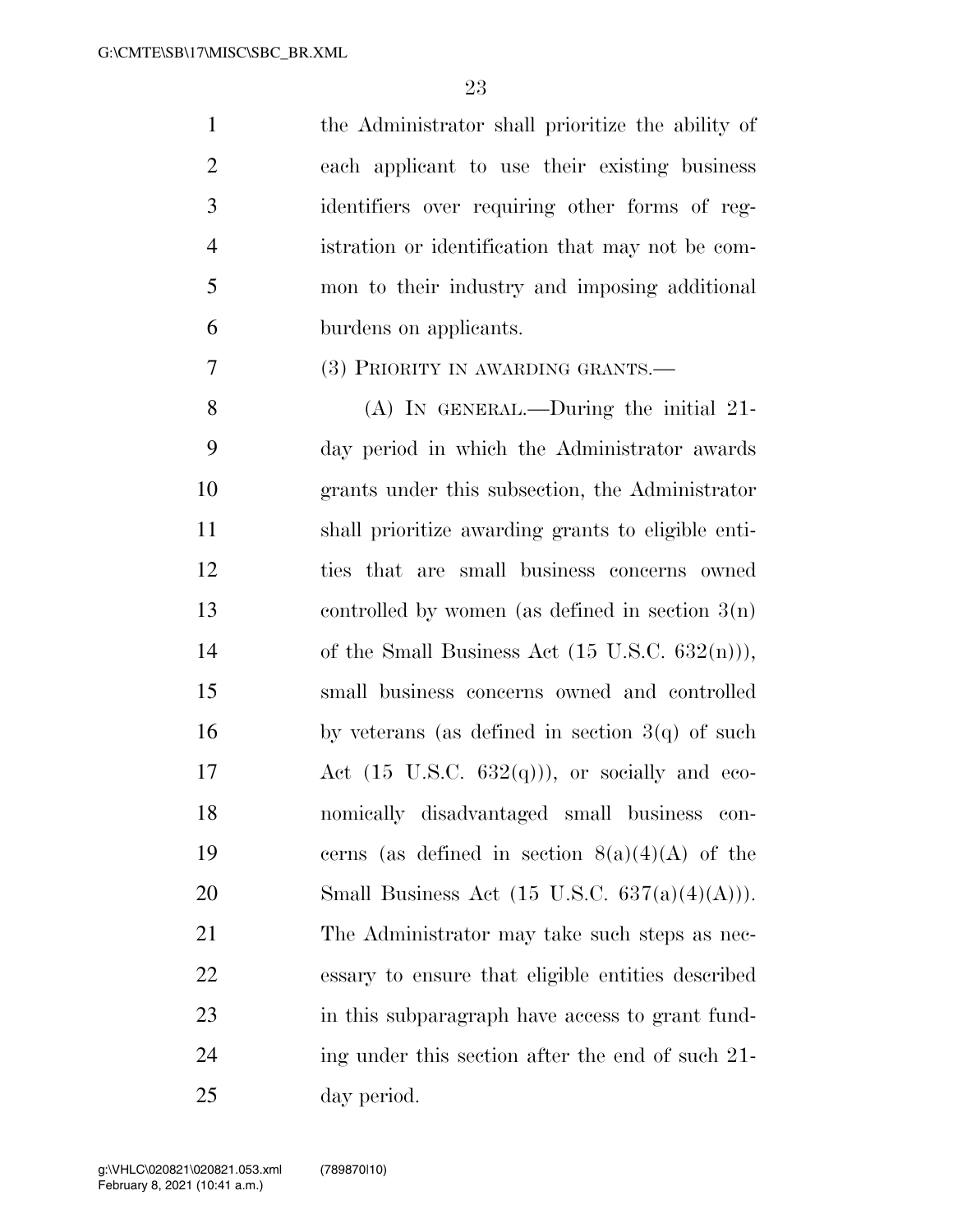| $\mathbf{1}$   | (B) CERTIFICATION.—For purposes of es-              |
|----------------|-----------------------------------------------------|
| $\overline{2}$ | tablishing priority under subparagraph $(A)$ , an   |
| 3              | applicant shall submit a self-certification of eli- |
| $\overline{4}$ | gibility for priority with the grant application.   |
| 5              | $(4)$ GRANT AMOUNT.—                                |
| 6              | (A) AGGREGATE MAXIMUM AMOUNT.—The                   |
| 7              | aggregate amount of grants made to an eligible      |
| 8              | entity and any affiliated businesses of the eligi-  |
| 9              | ble entity under this subsection—                   |
| 10             | (i) shall not exceed $$10,000,000$ ; and            |
| 11             | (ii) shall be limited to $$5,000,000$ per           |
| 12             | physical location of the eligible entity.           |
| 13             | DETERMINATION<br>(B)<br>OF<br><b>GRANT</b>          |
| 14             | AMOUNT.                                             |
| 15             | (i) IN GENERAL.—Except as provided                  |
| 16             | in this paragraph, the amount of a grant            |
| 17             | made to an eligible entity under this sub-          |
| 18             | section shall be equal to the pandemic-re-          |
| 19             | lated revenue loss of the eligible entity.          |
| 20             | (ii)<br>RETURN TO TREASURY.—Any                     |
| 21             | amount of a grant made under this sub-              |
| 22             | section to an eligible entity based on esti-        |
| 23             | mated receipts that is greater than the ac-         |
| 24             | tual gross receipts of the eligible entity in       |
| 25             | 2020 shall be returned to the Treasury.             |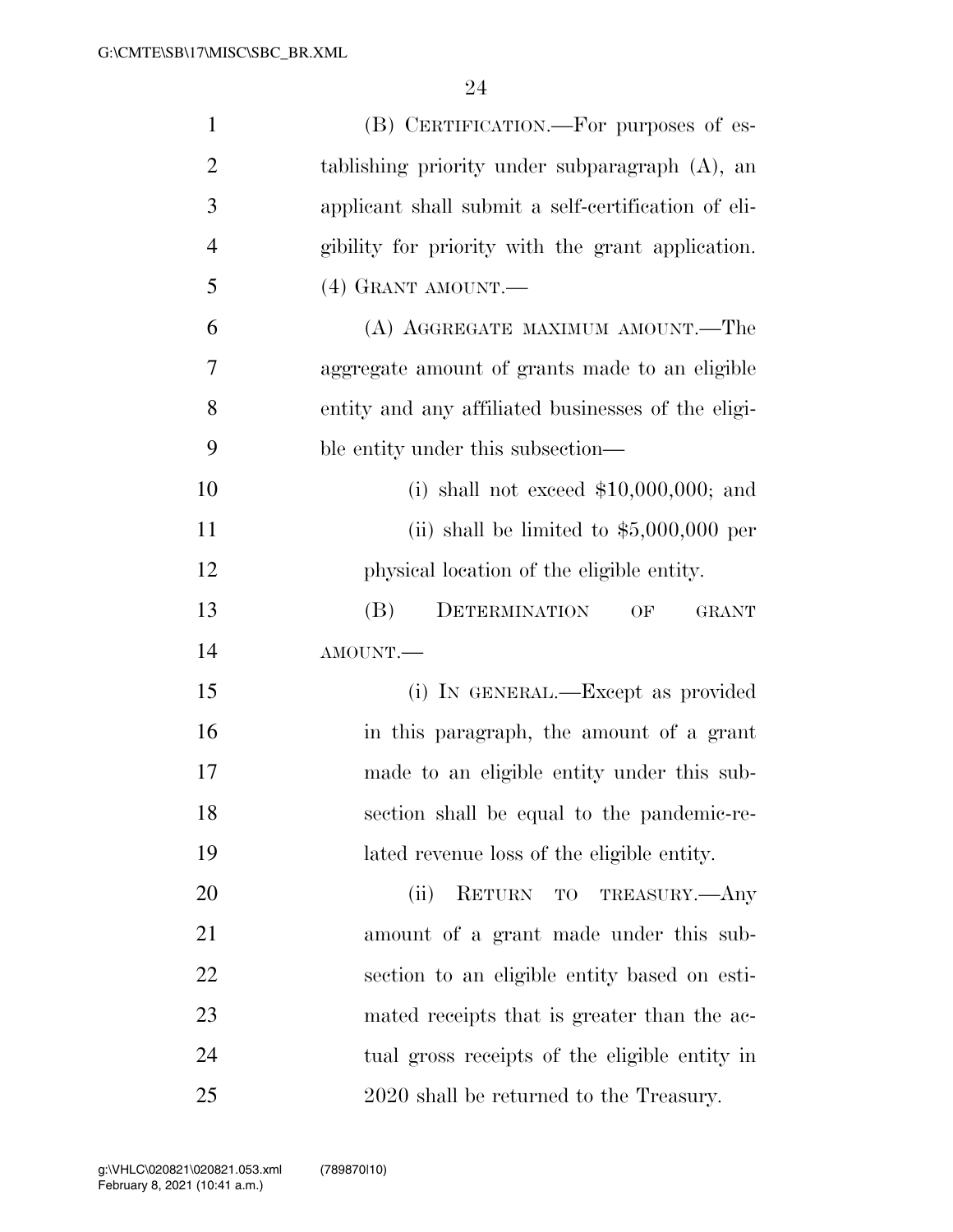| $\mathbf{1}$   | (5) USE OF FUNDS.—During the covered pe-             |
|----------------|------------------------------------------------------|
| 2              | riod, an eligible entity that receives a grant under |
| 3              | this subsection may use the grant funds for the fol- |
| $\overline{4}$ | lowing expenses incurred as a direct result of, or   |
| 5              | during, the COVID-19 pandemic:                       |
| 6              | (A) Payroll costs.                                   |
| 7              | (B) Payments of principal or interest on             |
| 8              | any mortgage obligation (which shall not in-         |
| 9              | clude any prepayment of principal on a mort-         |
| 10             | gage obligation).                                    |
| 11             | (C) Rent payments, including rent under a            |
| 12             | lease agreement (which shall not include any         |
| 13             | prepayment of rent).                                 |
| 14             | (D) Utilities.                                       |
| 15             | (E) Maintenance expenses, including—                 |
| 16             | (i) construction to accommodate out-                 |
| 17             | door seating; and                                    |
| 18             | (ii) walls, floors, deck surfaces, fur-              |
| 19             | niture, fixtures, and equipment.                     |
| 20             | (F) Supplies, including protective equip-            |
| 21             | ment and cleaning materials.                         |
| 22             | (G) Food and beverage expenses that are              |
| 23             | within the scope of the normal business practice     |
| 24             | of the eligible entity before the covered period.    |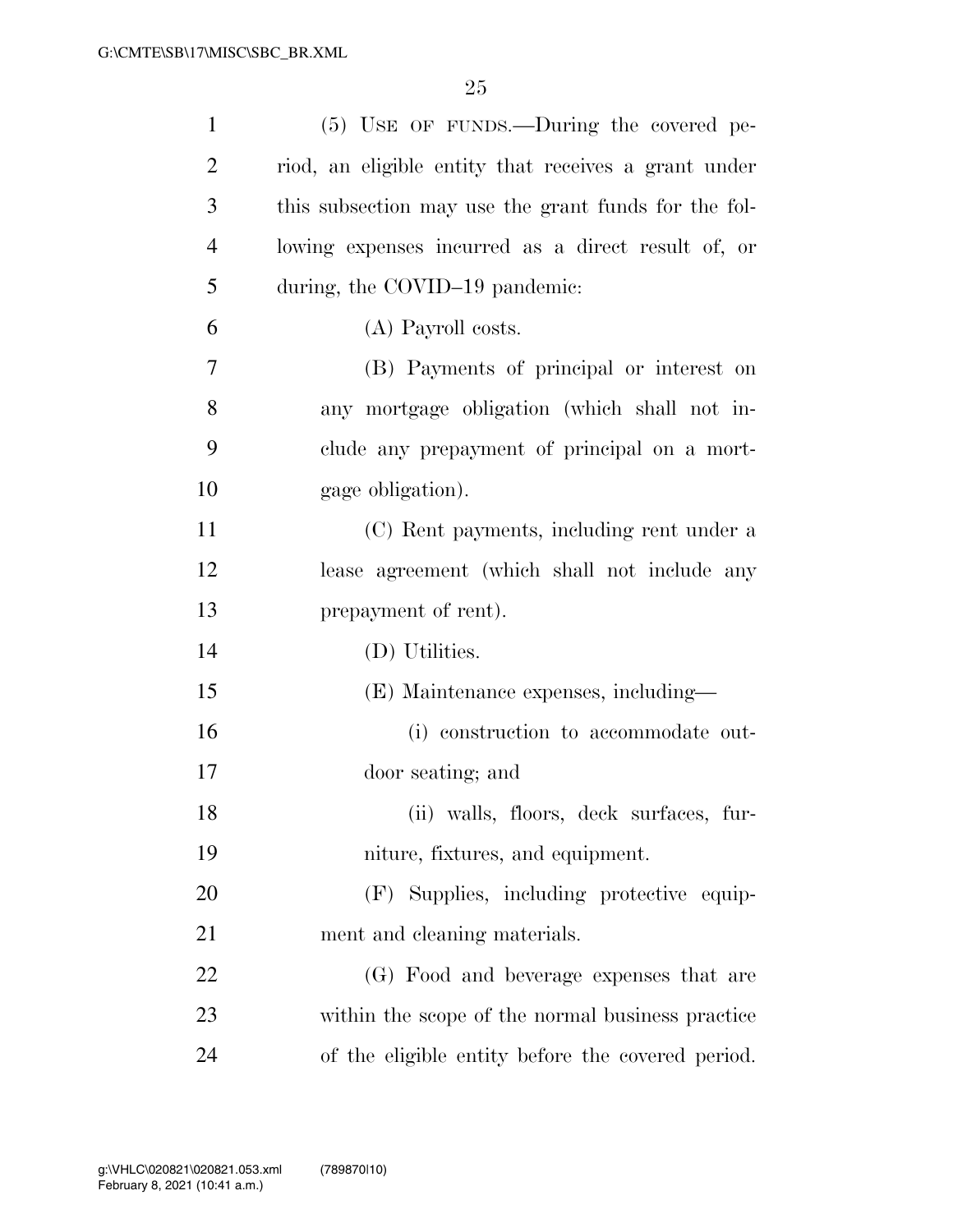| $\mathbf{1}$   | (H) Covered supplier costs, as defined in              |
|----------------|--------------------------------------------------------|
| 2              | section $7A(a)$ of the Small Business Act (as re-      |
| 3              | designated, transferred, and amended by sec-           |
| $\overline{4}$ | tion 304(b) of the Economic Aid to Hard-Hit            |
| 5              | Small Businesses, Nonprofits, and Venues Act           |
| 6              | (Public Law $116-260$ ).                               |
| 7              | (I) Operational expenses.                              |
| 8              | (J) Paid sick leave.                                   |
| 9              | (K) Any other expenses that the Adminis-               |
| 10             | trator determines to be essential to maintaining       |
| 11             | the eligible entity.                                   |
| 12             | (6) RETURNING FUNDS.—If an eligible entity             |
| 13             | that receives a grant under this subsection fails to   |
| 14             | use all grant funds or permanently ceases operations   |
| 15             | on or before the last day of the covered period, the   |
| 16             | eligible entity shall return to the Treasury any funds |
| 17             | that the eligible entity did not use for the allowable |
| 18             | expenses under paragraph (5).                          |
| 19             | (7) LIMITATION WITH RESPECT TO PRIVATE                 |
| 20             | FUNDS.                                                 |
| 21             | (A) DEFINITIONS.—In this paragraph:                    |
| 22             | $(i)$ AFFILIATE.—                                      |
| 23             | (I) IN GENERAL.—The term "af-                          |
| 24             | filiate" means, with respect to a per-                 |
| 25             | son, any other person directly or indi-                |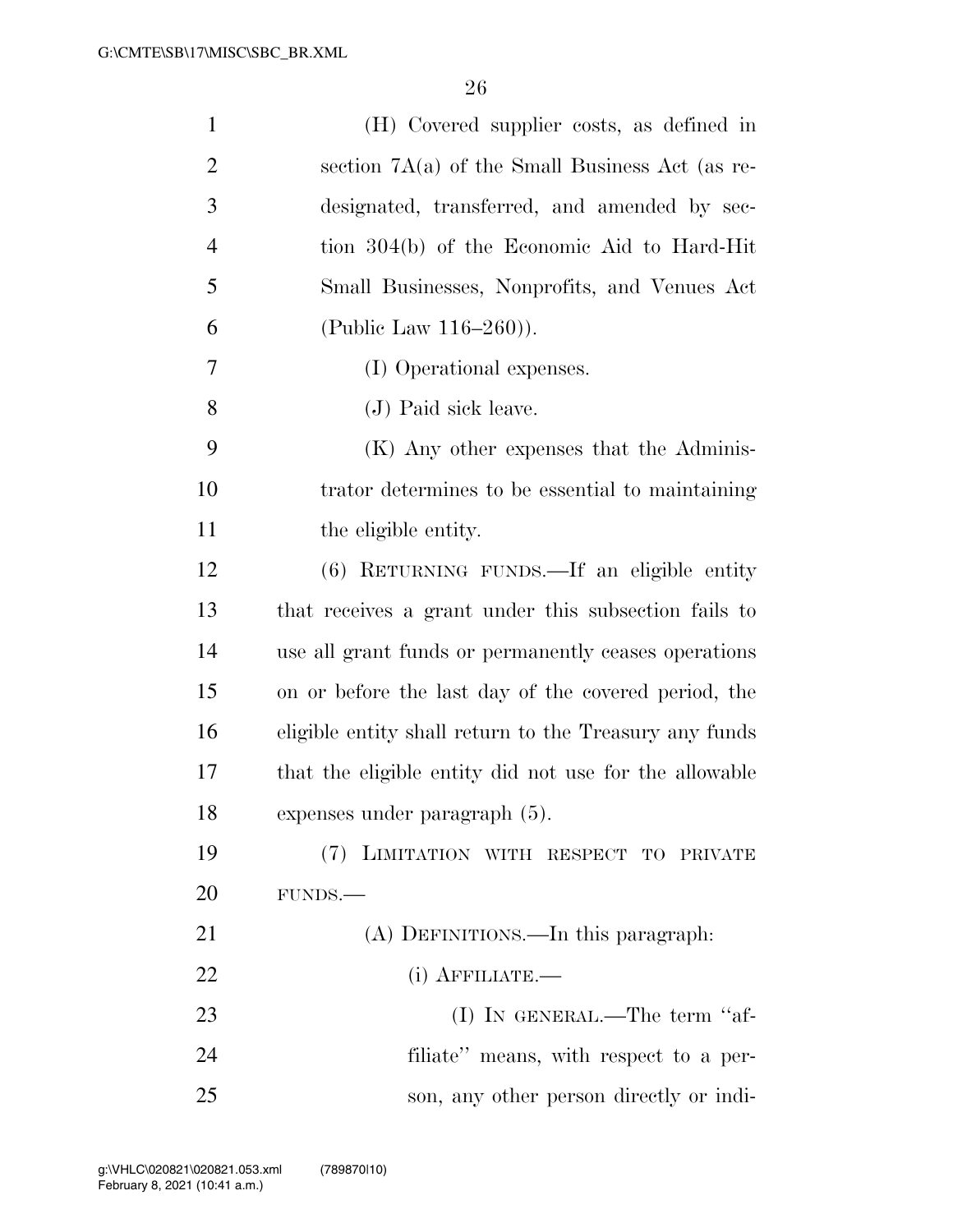| $\mathbf{1}$   | rectly controlling, controlled by, or             |
|----------------|---------------------------------------------------|
| $\overline{2}$ | under direct or indirect common con-              |
| 3              | trol with the person.                             |
| $\overline{4}$ | (II) CONTROL.—For purposes of                     |
| 5              | subclause $(I)$ , the term "control"              |
| 6              | means the ability to make or block                |
| 7              | management decisions of an entity.                |
| 8              | (ii) EXECUTIVE.—The term "execu-                  |
| 9              | tive" means—                                      |
| 10             | (I) any individual who serves an                  |
| 11             | executive or director of a person, in-            |
| 12             | cluding the principal executive officer,          |
| 13             | principal financial officer, comptroller          |
| 14             | or principal accounting officer; and              |
| 15             | (II) an executive officer, as de-                 |
| 16             | fined in section $230.405$ of title 17,           |
| 17             | Code of Federal Regulations, or any               |
| 18             | successor regulation.                             |
| 19             | (iii) PRIVATE FUND.—The term "pri-                |
| 20             | vate fund" means an issuer that would be          |
| 21             | an investment company, as defined in the          |
| 22             | Investment Company Act of 1940<br>(15)            |
| 23             | U.S.C. $80a-1$ et seq.), but for paragraph        |
| 24             | $(1)$ or $(7)$ of section 3(c) of that Act $(15)$ |
| 25             | U.S.C. $80a-3(c)$ ).                              |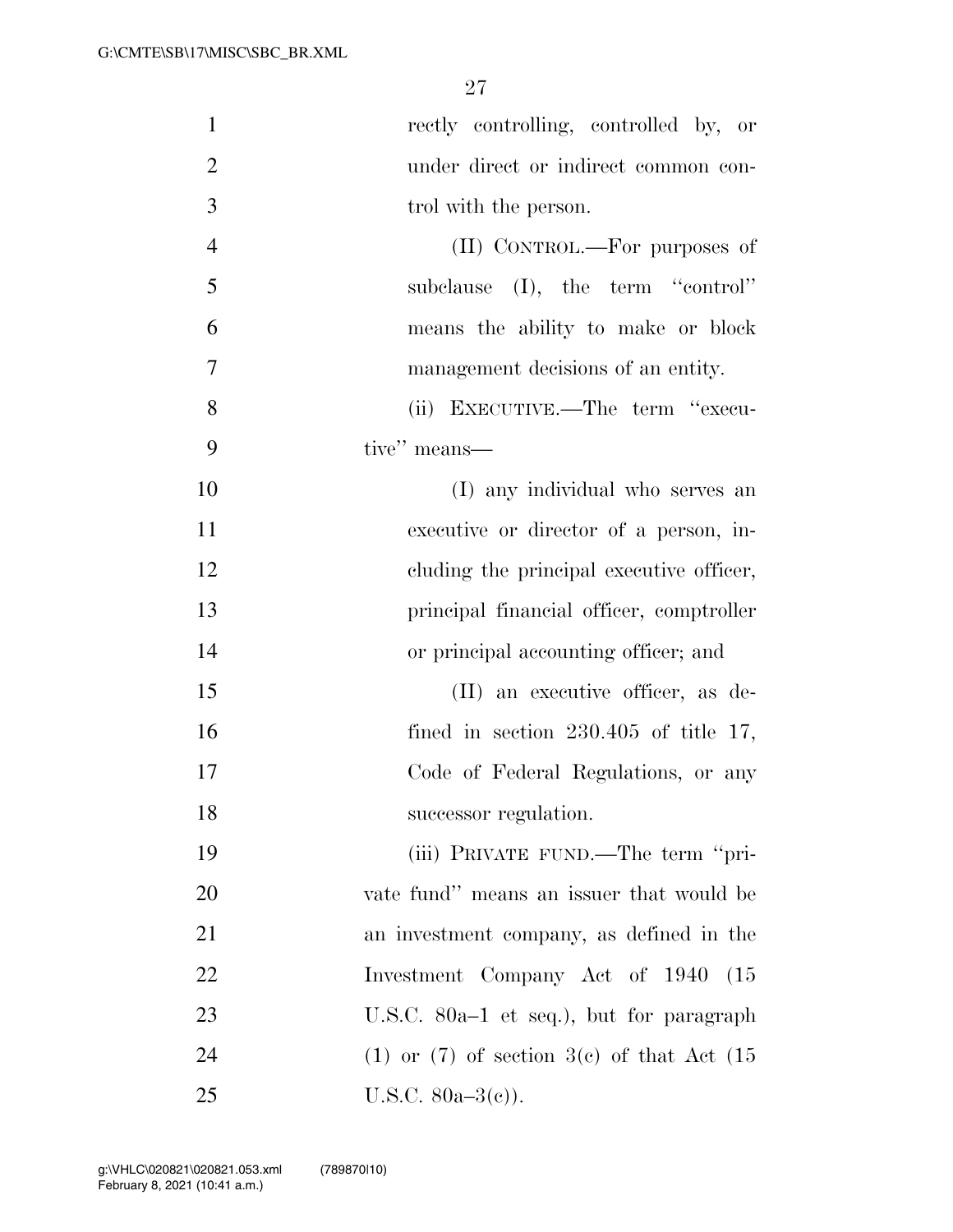| $\mathbf{1}$   | (B) ANTI-EVASION.—No company in which             |
|----------------|---------------------------------------------------|
| $\overline{2}$ | a private fund holds an ownership interest that   |
| 3              | has, directly or indirectly, received amounts     |
| $\overline{4}$ | under this subsection may pay any distribu-       |
| 5              | tions, dividends, consulting fees, advisory fees, |
| 6              | interest payments, or any other fees, expenses,   |
| 7              | or charges in excess of 10 percent of the net     |
| 8              | operating profits of the company operating        |
| 9              | profits for the calendar year ending December     |
| 10             | 31, 2021 (and for each successive year until the  |
| 11             | covered period has ended), to-                    |
| 12             | (i) a person registered as an invest-             |
| 13             | ment adviser under the Investment Advis-          |
| 14             | ers Act of 1940 (15 U.S.C. 80b–1 et seq.)         |
| 15             | who advises a private fund;                       |
| 16             | (ii) any affiliate of such adviser;               |
| 17             | (iii) any executive of such adviser or            |
| 18             | affiliate; or                                     |
| 19             | (iv) any employee, consultant, or other           |
| 20             | person with a contractual relationship to         |
| 21             | provide services for or on behalf of such         |
| 22             | adviser or affiliate.                             |
| 23             | SEC. 6004. COMMUNITY NAVIGATOR PILOT PROGRAM.     |
| 24             | (a) DEFINITIONS.—In this section:                 |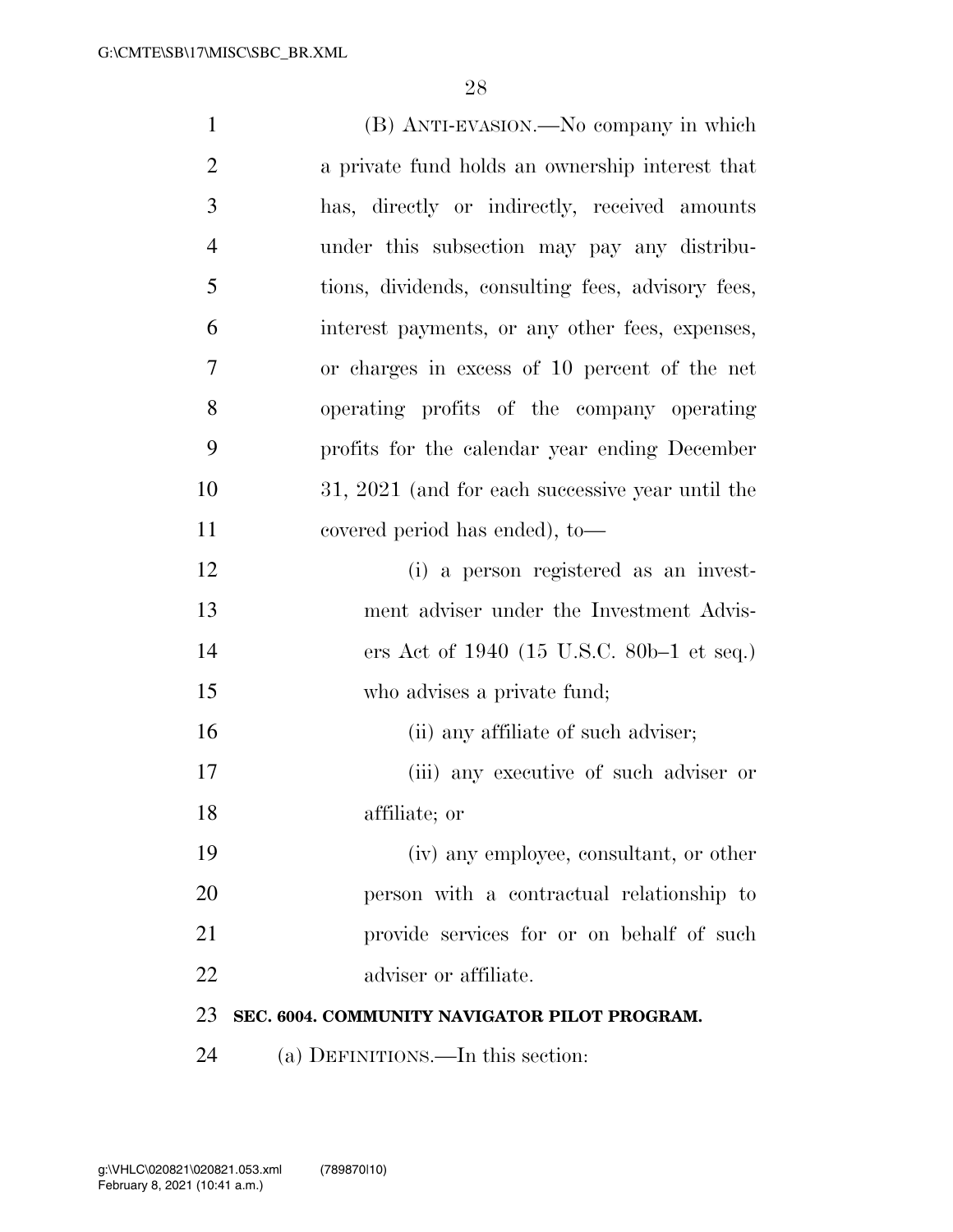| $\mathbf{1}$   | (1) ADMINISTRATION.—The term "Administra-              |
|----------------|--------------------------------------------------------|
| $\overline{2}$ | tion" means the Small Business Administration.         |
| 3              | (2) ADMINISTRATOR.—The term "Adminis-                  |
| $\overline{4}$ | trator" means the Administrator of the Small Busi-     |
| 5              | ness Administration.                                   |
| 6              | (3) COMMUNITY NAVIGATOR SERVICES.-The                  |
| 7              | term "community navigator services" means the out-     |
| 8              | reach, education, and technical assistance provided    |
| 9              | by community navigators that target eligible busi-     |
| 10             | nesses to increase awareness of, and participation in, |
| 11             | programs of the Small Business Administration.         |
| 12             | (4) COMMUNITY NAVIGATOR.—The term "com-                |
| 13             | munity navigator" means a community organization,      |
| 14             | community financial institution as defined in section  |
| 15             | $7(a)(36)(A)$ of the Small Business Act (15 U.S.C.     |
| 16             | $636(a)(36)(A)$ , or other private nonprofit organiza- |
| 17             | tion engaged in the delivery of community navigator    |
| 18             | services.                                              |
| 19             | (5) ELIGIBLE BUSINESS.—The term "eligible              |
| 20             | business" means any small business concern, with       |
| 21             | priority for small business concerns owned and con-    |
| 22             | trolled by women (as defined in section $3(n)$ of the  |

 Small Business Act (15 U.S.C. 632(n))), small busi- ness concerns owned and controlled by veterans (as defined in section 3(q) of such Act (15 U.S.C.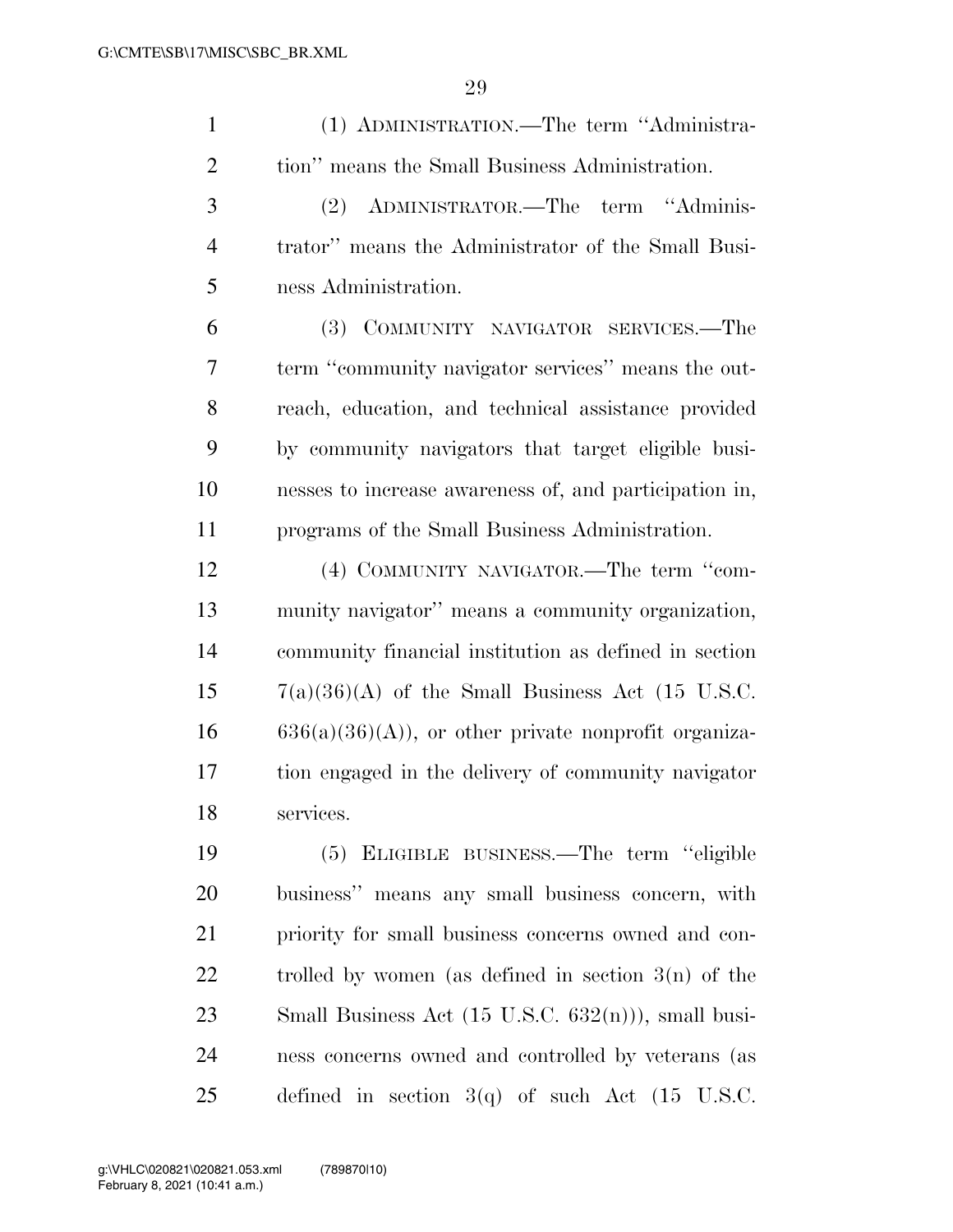| $\mathbf{1}$   | $632(q)$ ), and socially and economically disadvan-      |
|----------------|----------------------------------------------------------|
| $\overline{2}$ | taged small business concerns (as defined in section     |
| 3              | $8(a)(4)(A)$ of the Small Business Act (15 U.S.C.        |
| 4              | 637(a)(4)(A))).                                          |
| 5              | (6) PRIVATE NONPROFIT ORGANIZATION.—The                  |
| 6              | term "private nonprofit organization" means an en-       |
| 7              | tity that is described in section $501(c)$ of the Inter- |
| 8              | nal Revenue Code of 1986 and exempt from tax             |
| 9              | under section $501(a)$ of such Code.                     |
| 10             | (7) RESOURCE PARTNER.—The term "resource                 |
| 11             | partner" means—                                          |
| 12             | $(A)$ a small business development center                |
| 13             | (as defined in section 3 of the Small Business           |
| 14             | Act $(15 \text{ U.S.C. } 632)$ );                        |
| 15             | (B) a women's business center (as de-                    |
| 16             | scribed in section 29 of the Small Business Act          |
| 17             | $(15 \text{ U.S.C. } 656)$ ; and                         |
| 18             | (C) a chapter of the Service Corps of Re-                |
| 19             | tired Executives (as defined in section                  |
| 20             | $8(b)(1)(B)$ of the Act $(15 \text{ U.S.C.})$            |
| 21             | $637(b)(1)(B))$ .                                        |
| 22             | (8) SMALL BUSINESS CONCERN.—The term                     |
| 23             | "small business concern" has the meaning given           |
| 24             | under section 3 of the Small Business Act (15            |
| 25             | U.S.C. 632).                                             |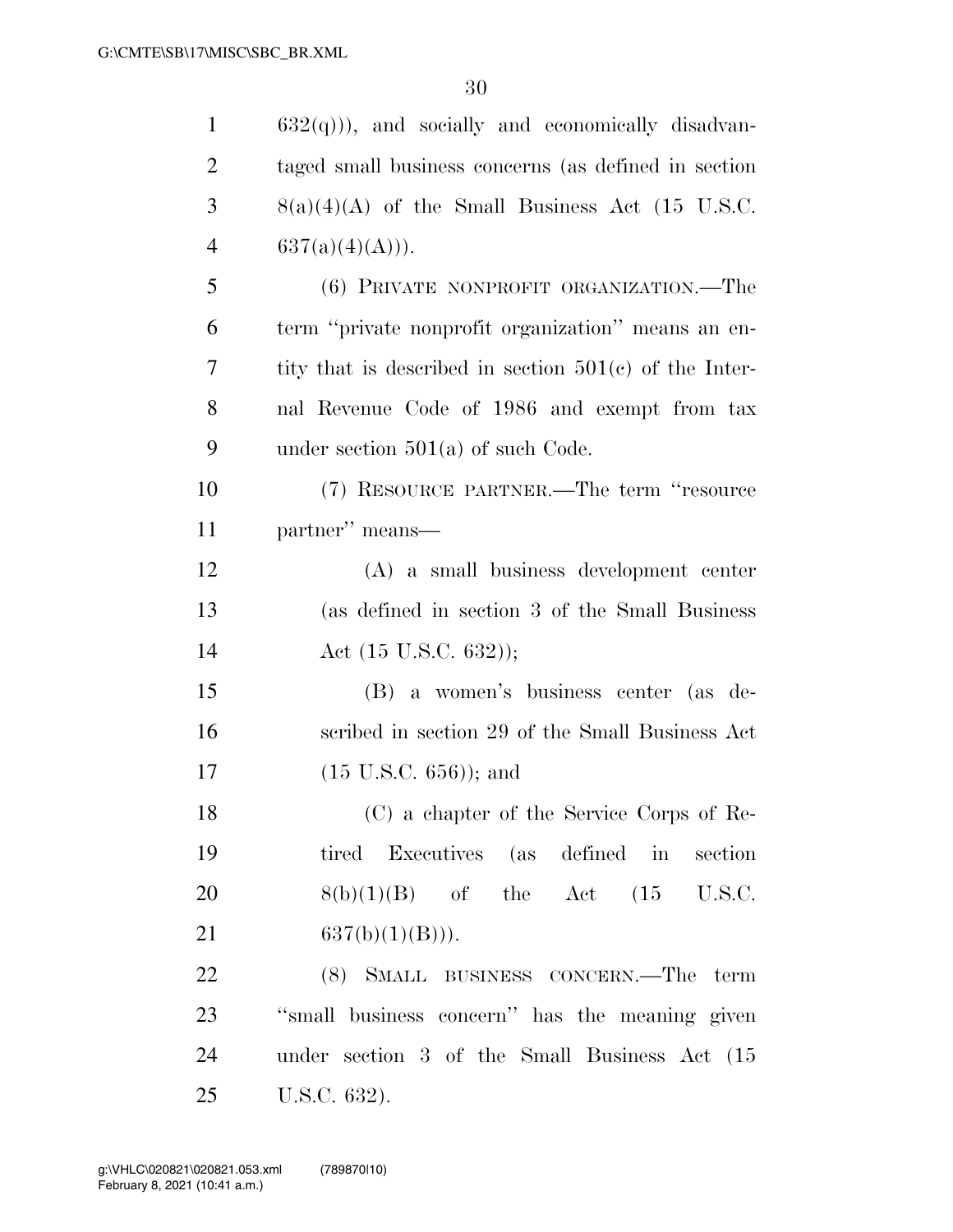(9) STATE.—The term ''State'' means a State of the United States, the District of Columbia, the Commonwealth of Puerto Rico, the Virgin Islands, American Samoa, the Commonwealth of the North- ern Mariana Islands, and Guam, or an agency, in- strumentality, or fiscal agent thereof. (10) UNIT OF GENERAL LOCAL GOVERN- MENT.—The term ''unit of general local govern- ment'' means a county, city, town, village, or other general purpose political subdivision of a State. (b) COMMUNITY NAVIGATOR PILOT PROGRAM.— (1) IN GENERAL.—The Administrator of the Small Business Administration shall establish a Community Navigator pilot program to make grants to, or enter into contracts or cooperative agreements with, private nonprofit organizations, resource part- ners, States, Tribes, and units of local government to ensure the delivery of free community navigator services to current or prospective owners of eligible businesses in order to improve access to assistance programs and resources made available because of the COVID–19 pandemic by Federal, State, Tribal, and local entities.

 (2) APPROPRIATIONS.—In addition to amounts otherwise available, there is appropriated to the Ad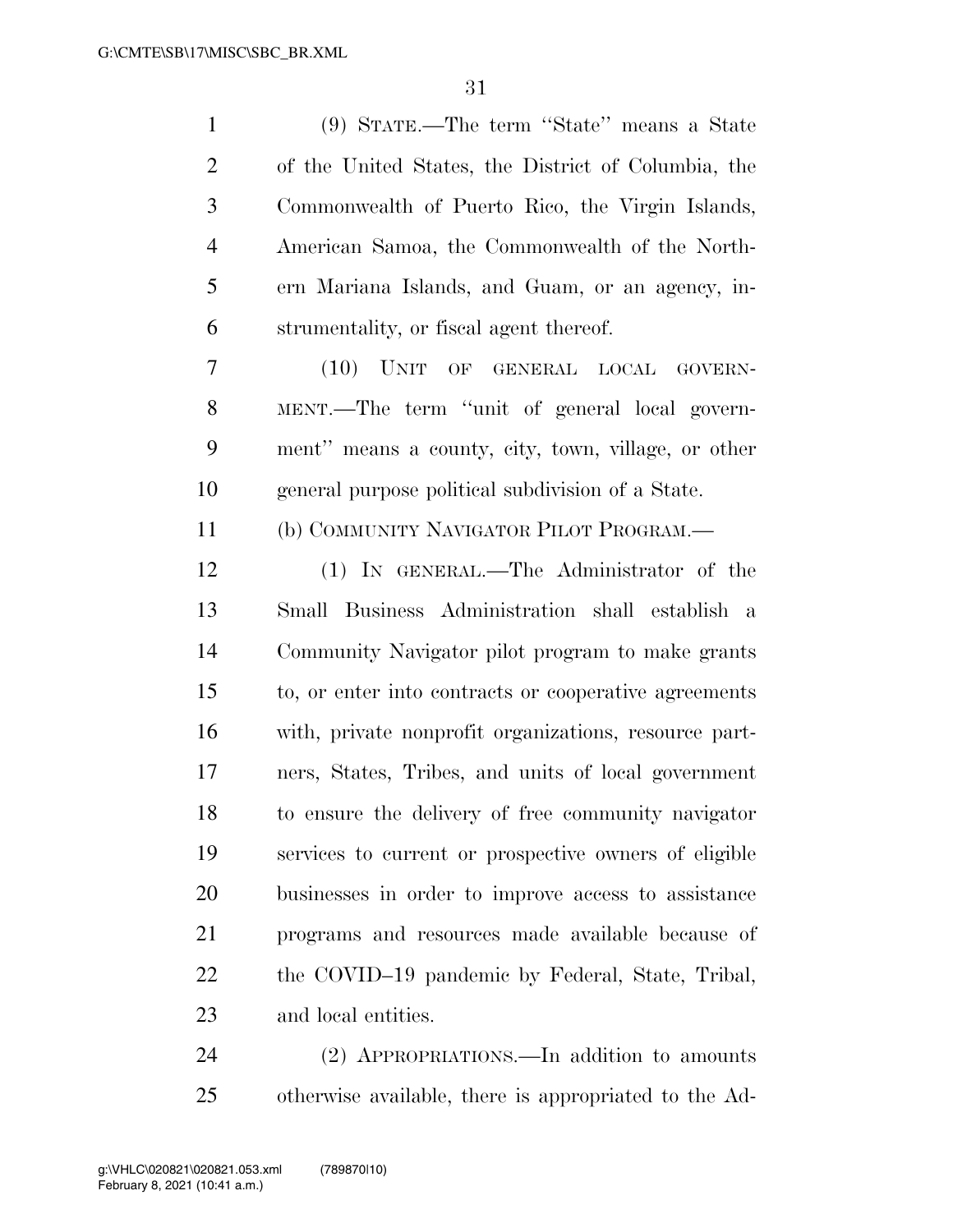ministrator for fiscal year 2021, out of any money in the Treasury not otherwise appropriated, \$100,000,000, to remain available until expended, for carrying out this subsection.

(c) OUTREACH AND EDUCATION.—

 (1) PROMOTION.—The Administrator shall de- velop and implement a program to promote commu- nity navigator services to current or prospective owners of eligible businesses.

 (2) CALL CENTER.—The Administrator shall establish a telephone hotline to offer information about Federal programs to assist eligible businesses and offer referral services to resource partners, com- munity navigators, potential lenders, and other per- sons that the Administrator determines appropriate for current or prospective owners of eligible busi-nesses.

(3) OUTREACH.—The Administrator shall—

 (A) conduct outreach and education, in the 10 most commonly spoken languages in the United States, to current or prospective owners of eligible businesses on community navigator services and other Federal programs to assist eligible businesses;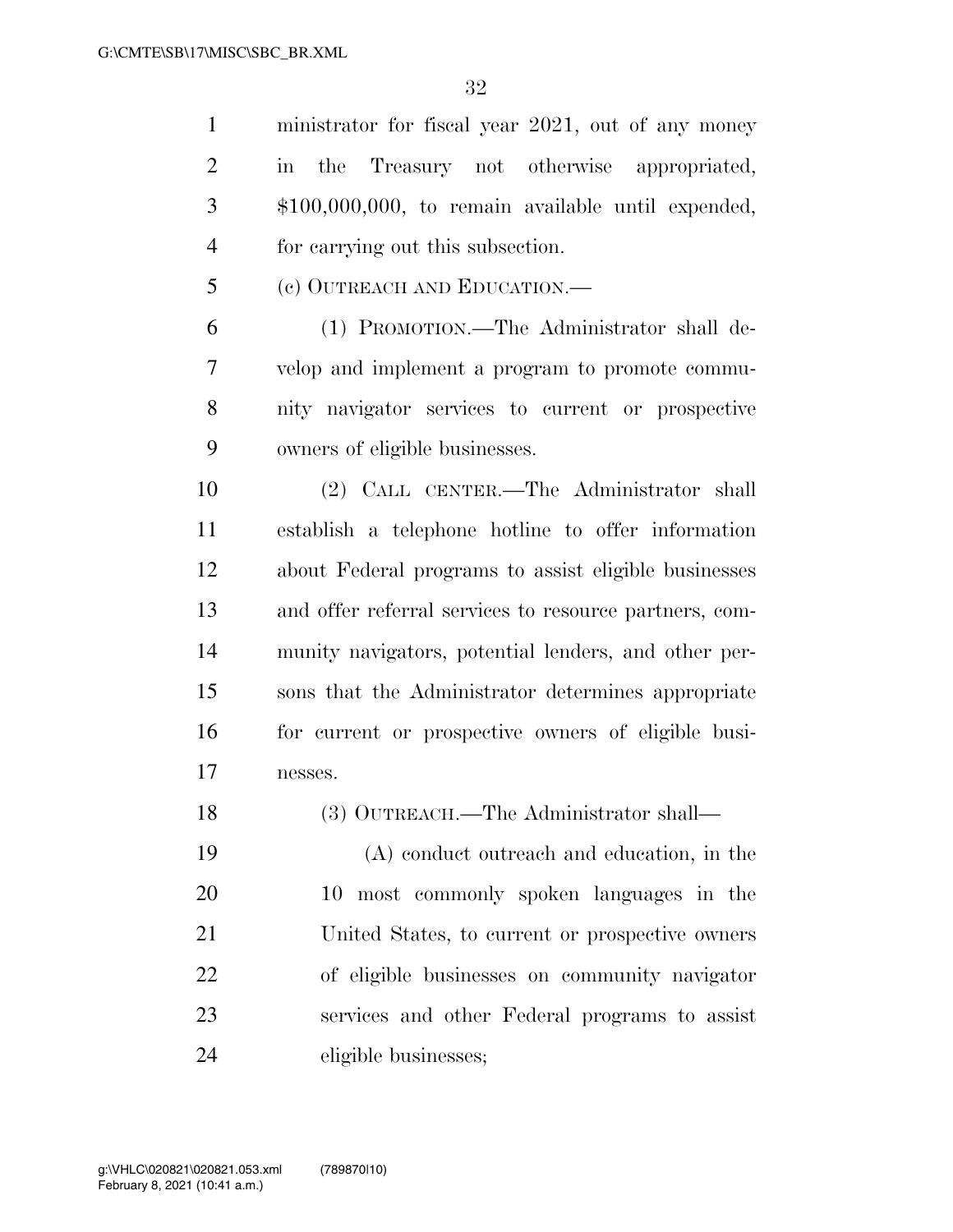| (B) improve the website of the Administra-      |
|-------------------------------------------------|
| tion to describe such community navigator serv- |
| ices and other Federal programs; and            |
| (C) implement an education campaign by          |
|                                                 |

 advertising in media targeted to current or pro-spective owners of eligible businesses.

 (4) APPROPRIATIONS.—In addition to amounts otherwise available, there is appropriated to the Ad- ministrator for fiscal year 2021, out of any money in the Treasury not otherwise appropriated, \$75,000,000, to remain available until expended, for carrying out this subsection.

 (d) SUNSET.—The authority of the Administrator to make grants under this section shall terminate on Decem-ber 31, 2025.

#### **SEC. 6005. SHUTTERED VENUE OPERATORS.**

 In addition to amounts otherwise available, there is appropriated for fiscal year 2021, out of any money in the Treasury not otherwise appropriated, \$1,250,000,000, to remain available until expended, to carry out section 324 of the Economic Aid to Hard-Hit Small Businesses, Nonprofits, and Venues Act (title III of division N of Pub- lic Law 116–260), of which \$500,000 shall be used to pro- vide technical assistance to help applicants access the Sys-tem for Award Management (or any successor thereto) or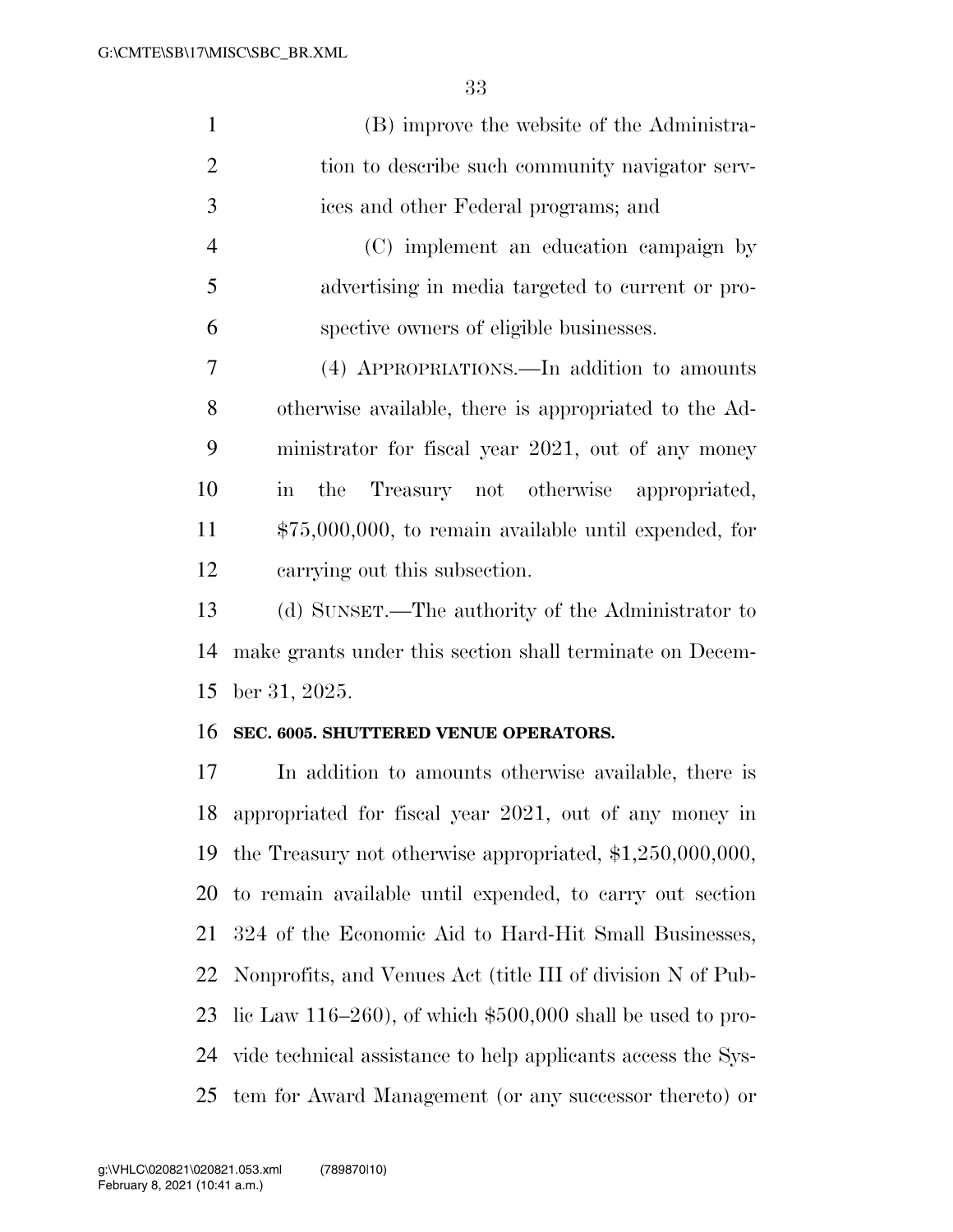to assist applicants with an alternative grant application system, which the Administrator of the Small Business Administration may develop for use for grant programs of the Small Business Administration.

## **SEC. 6006. DIRECT APPROPRIATIONS.**

 (a) IN GENERAL.—In addition to amounts otherwise available, there is appropriated to the Administrator for fiscal year 2021, out of any money in the Treasury not otherwise appropriated, to remain available until ex-pended—

 (1) \$840,000,000 for administrative expenses, including to prevent, prepare for, and respond to the COVID–19 pandemic, domestically or internation- ally, including administrative expenses related to paragraphs (36) and (37) of section 7(a) of the Small Business Act, section 324 of the Economic Aid to Hard-Hit Small Businesses, Nonprofits, and Venues Act (title III of division N of Public Law 19 116–260), section 6002 of  $\lceil \text{the FY } 2021 \rceil$  Reconcili-20 ation Act], and section 6003 of  $\lceil \text{the FY } 2021 \rceil$  Rec-21 onciliation Act]; and

 (2) \$460,000,000 to carry out the disaster loan program authorized by section 7(b) of the Small Business Act (15 U.S.C. 636(b)), of which \$70,000,000 shall be for the cost of direct loans au